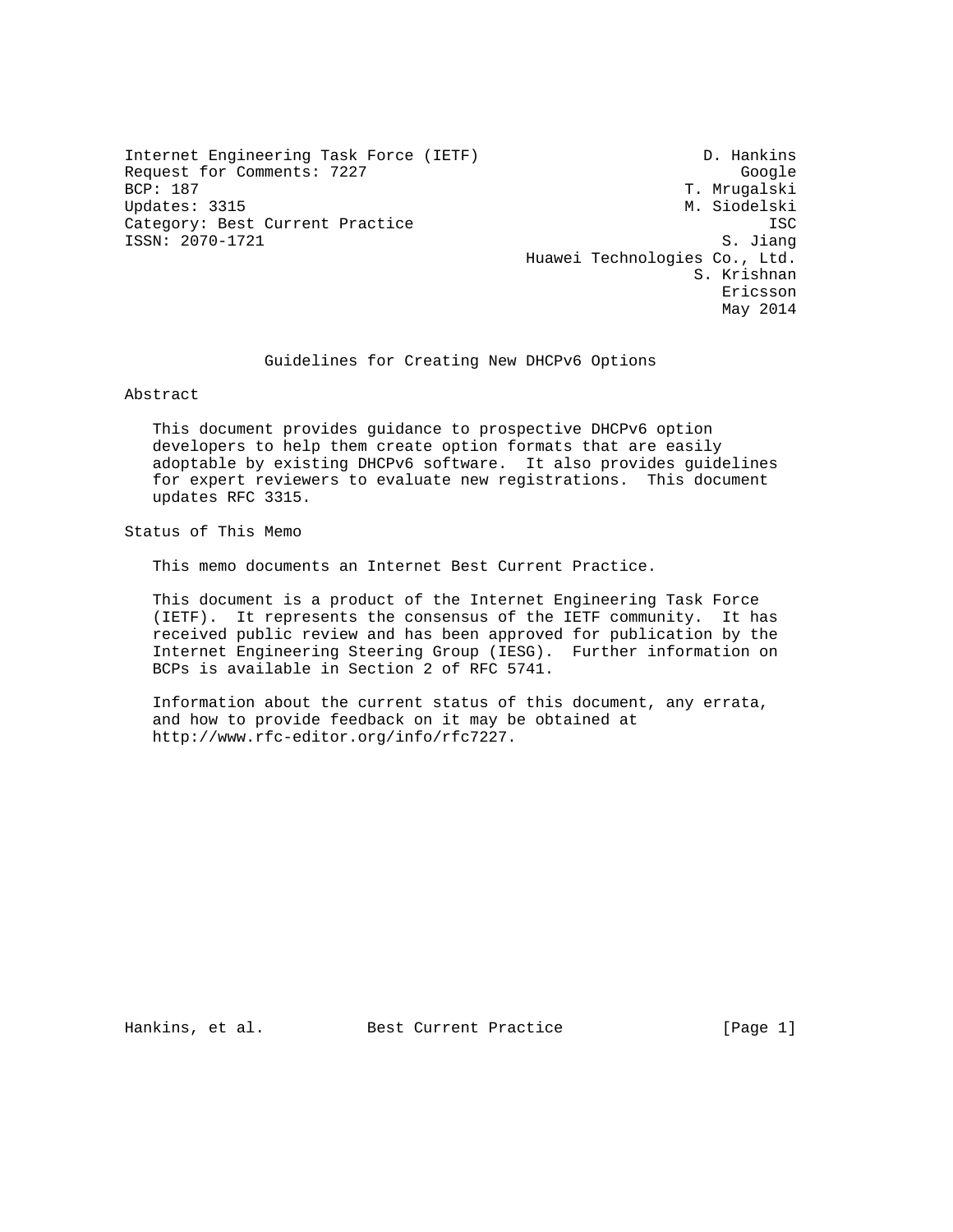### Copyright Notice

 Copyright (c) 2014 IETF Trust and the persons identified as the document authors. All rights reserved.

 This document is subject to BCP 78 and the IETF Trust's Legal Provisions Relating to IETF Documents

 (http://trustee.ietf.org/license-info) in effect on the date of publication of this document. Please review these documents carefully, as they describe your rights and restrictions with respect to this document. Code Components extracted from this document must include Simplified BSD License text as described in Section 4.e of the Trust Legal Provisions and are provided without warranty as described in the Simplified BSD License.

Hankins, et al. Best Current Practice [Page 2]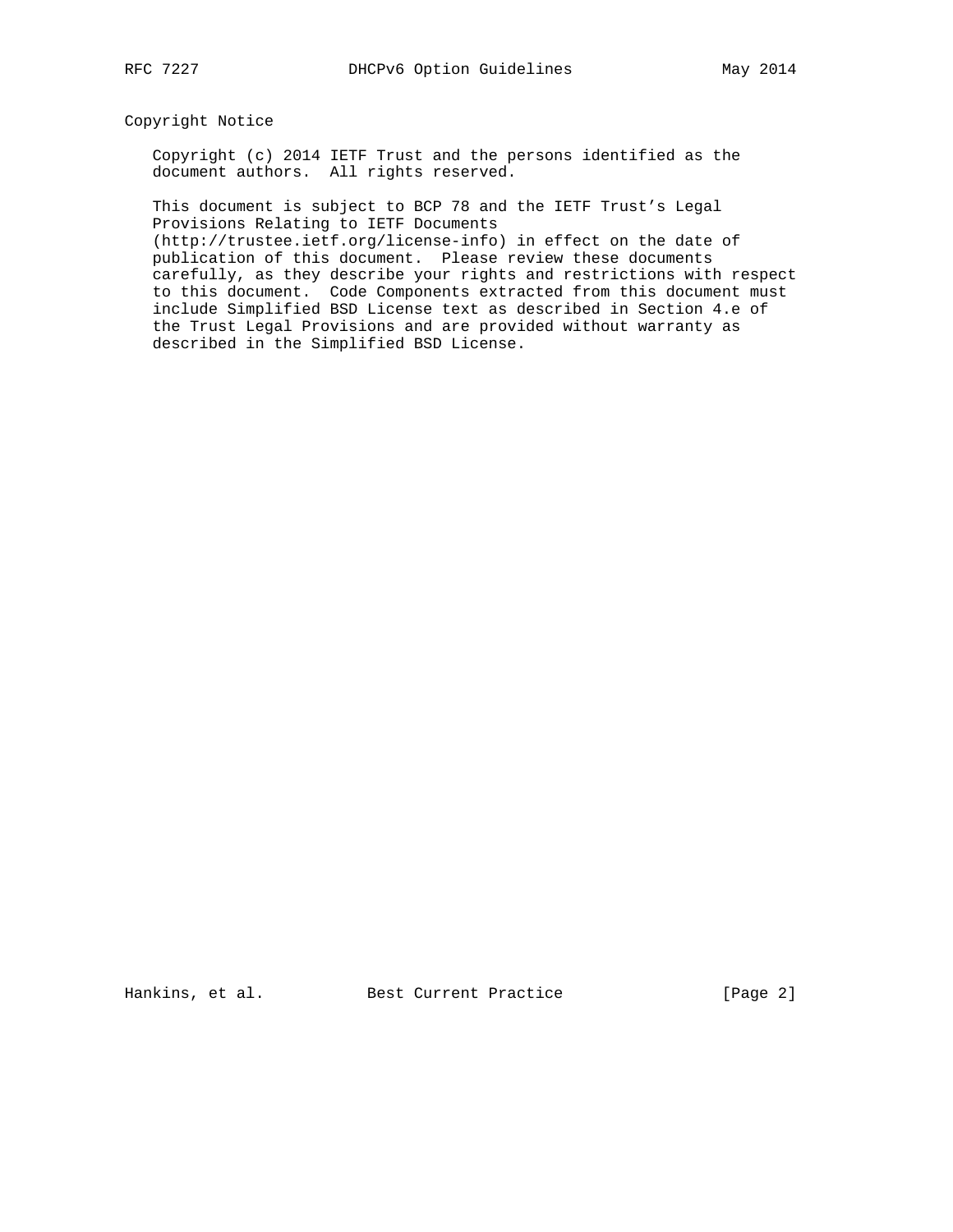| Table of Contents |
|-------------------|
|-------------------|

| 1.    | Introduction $\ldots \ldots \ldots \ldots \ldots \ldots \ldots \ldots \ldots$ |  |  | 4   |
|-------|-------------------------------------------------------------------------------|--|--|-----|
| $2$ . |                                                                               |  |  | 5   |
| 3.    |                                                                               |  |  | 5   |
| 4.    |                                                                               |  |  | 5   |
| 5.    | Reusing Other Option Formats                                                  |  |  | 6   |
|       | Option with IPv6 Addresses<br>5.1.                                            |  |  | 7   |
|       | Option with Single Flag (Boolean)<br>5.2.                                     |  |  | 8   |
|       | Option with IPv6 Prefix<br>5.3.                                               |  |  | 9   |
|       | Option with 32-bit Integer Value<br>5.4.                                      |  |  | 10  |
|       | Option with 16-bit Integer Value<br>5.5.                                      |  |  | 10  |
|       | Option with 8-bit Integer Value<br>5.6.                                       |  |  | 11  |
|       | 5.7.                                                                          |  |  | 11  |
|       | 5.8.<br>Option with Text String                                               |  |  | 12  |
|       | Option with Variable-Length Data<br>5.9.                                      |  |  | 13  |
|       | 5.10. Option with DNS Wire Format Domain Name List                            |  |  | 14  |
|       | Avoid Conditional Formatting                                                  |  |  | 15  |
| б.    |                                                                               |  |  | 15  |
| 7.    |                                                                               |  |  |     |
| 8.    | Choosing between an FQDN and an Address                                       |  |  | 16  |
| 9.    | Encapsulated Options in DHCPv6                                                |  |  | 19  |
|       | 10. Additional States Considered Harmful                                      |  |  | 20  |
|       | 11. Configuration Changes Occur at Fixed Times                                |  |  | 21  |
|       | 12. Multiple Provisioning Domains                                             |  |  | 21  |
|       | 13. Chartering Requirements and Advice for Responsible Area                   |  |  |     |
|       |                                                                               |  |  | 22  |
|       | 14. Considerations for Creating New Formats                                   |  |  | 23  |
|       |                                                                               |  |  | 23  |
|       |                                                                               |  |  | 24  |
|       |                                                                               |  |  | 25  |
|       |                                                                               |  |  | 25  |
|       | 19. Clients Request Their Options                                             |  |  | 26  |
|       |                                                                               |  |  | 2.6 |
|       | 21. Recommended Sections in the New Document                                  |  |  | 27  |
|       | 21.1. DHCPv6 Client Behavior Text                                             |  |  | 28  |
|       | 21.2. DHCPv6 Server Behavior Text                                             |  |  | 28  |
|       | 21.3.<br>DHCPv6 Relay Agent Behavior Text                                     |  |  | 29  |
|       | 22. Should the New Document Update Existing RFCs?                             |  |  | 29  |
|       |                                                                               |  |  | 29  |
|       |                                                                               |  |  | 31  |
|       |                                                                               |  |  | 31  |
|       |                                                                               |  |  | 31  |
|       | 26.1. Normative References                                                    |  |  | 31  |
|       | 26.2.<br>Informative References                                               |  |  | 32  |
|       |                                                                               |  |  |     |

Hankins, et al. Best Current Practice [Page 3]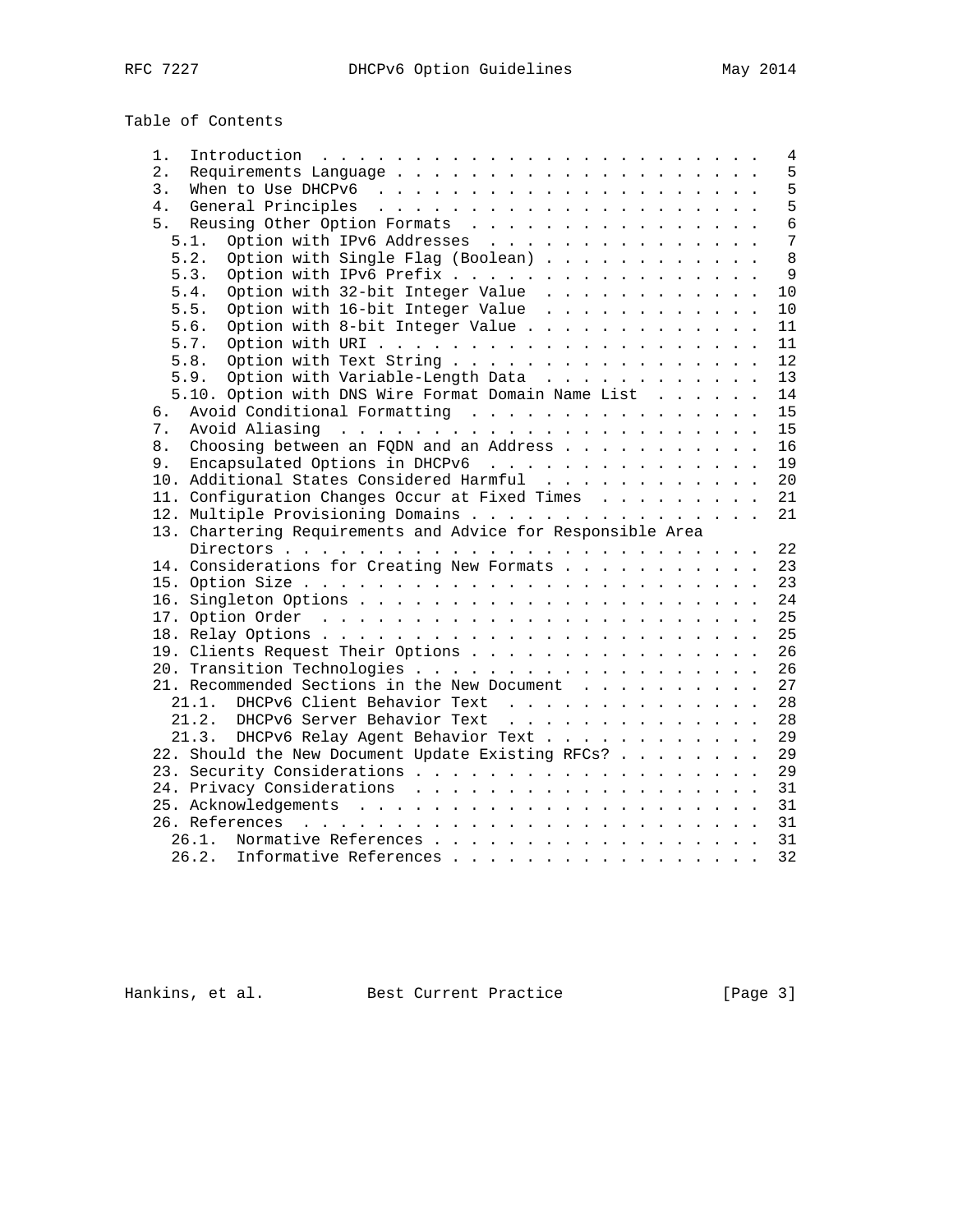### 1. Introduction

 Most protocol developers ask themselves if a protocol will work, or work efficiently. These are important questions, but another less frequently considered question is whether the proposed protocol presents itself needless barriers to adoption by deployed software.

 DHCPv6 [RFC3315] software implementors are not merely faced with the task of handling a given option's format on the wire. The option must fit into every stage of the system's process, starting with the user interface used to enter the configuration up to the machine interfaces where configuration is ultimately consumed.

 Another frequently overlooked aspect of rapid adoption is whether the option requires operators to be intimately familiar with the option's internal format in order to use it. Most DHCPv6 software provides a facility for handling unknown options at the time of publication. The handling of such options usually needs to be manually configured by the operator. But, if doing so requires extensive reading (more than can be covered in a simple FAQ, for example), it inhibits adoption.

 So, although a given solution would work, and might even be space, time, or aesthetically optimal, a given option is presented with a series of ever-worsening challenges to be adopted:

- o If it doesn't fit neatly into existing configuration files.
- o If it requires source code changes to be adopted and, hence, upgrades of deployed software.
- o If it does not share its deployment fate in a general manner with other options, standing alone in requiring code changes or reworking configuration file syntaxes.
- o If the option would work well in the particular deployment environment the proponents currently envision, but it has equally valid uses in some other environment where the proposed option format would fail or would produce inconsistent results.

 There are many things DHCPv6 option creators can do to avoid the pitfalls in this list entirely, or failing that, to make software implementors' lives easier and improve its chances for widespread adoption.

 This document is envisaged as a help for protocol developers that define new options and for expert reviewers that review submitted proposals.

Hankins, et al. Best Current Practice [Page 4]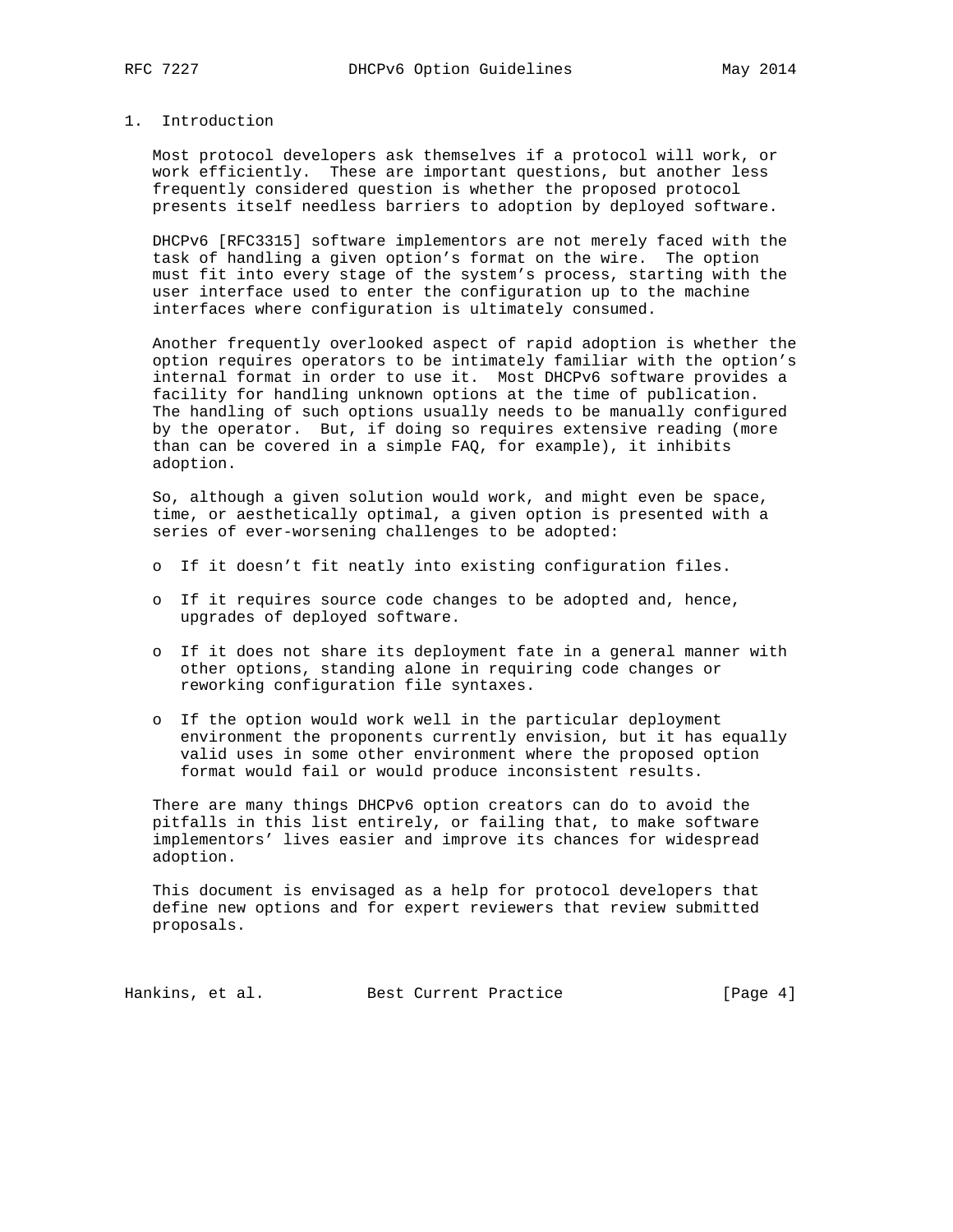#### 2. Requirements Language

 The key words "MUST", "MUST NOT", "REQUIRED", "SHALL", "SHALL NOT", "SHOULD", "SHOULD NOT", "RECOMMENDED", "MAY", and "OPTIONAL" in this document are to be interpreted as described in [RFC2119].

#### 3. When to Use DHCPv6

 Principally, DHCPv6 carries configuration parameters for its clients. Any knob, dial, slider, or checkbox on the client system, such as "my domain name servers", "my hostname", or even "my shutdown temperature", are candidates for being configured by DHCPv6.

 The presence of such a knob isn't enough, because DHCPv6 also presents the extension of an administrative domain -- the operator of the network to which the client is currently attached. Someone runs not only the local switching network infrastructure to which the client is directly (or wirelessly) attached but the various methods of accessing the external Internet via local assist services that the network must also provide (such as domain name servers or routers). This means that, even if a configuration parameter can be potentially delivered by DHCPv6, it is necessary to evaluate whether it is reasonable for this parameter to be under the control of the administrator of whatever network a client is attached to at any given time.

 Note that the client is not required to configure any of these values received via DHCPv6 (e.g., due to having these values locally configured by its own administrator). But, it needs to be noted that overriding DHCPv6-provided values may cause the client to be denied certain services in the network to which it has attached. The possibility of having a higher level of control over client node configuration is one of the reasons that DHCPv6 is preferred in enterprise networks.

#### 4. General Principles

 The primary guiding principle to follow in order to enhance an option's adoptability is reuse. The option should be created in such a way that does not require any new or special case software to support. If old software that is currently deployed and in the field can adopt the option through supplied configuration facilities, then it's fairly certain that new software can formally adopt it easily.

 There are at least two classes of DHCPv6 options: simple options, which are provided explicitly to carry data from one side of the DHCPv6 exchange to the other (such as name servers, domain names, or time servers), and a protocol class of options, which require special

Hankins, et al. Best Current Practice [Page 5]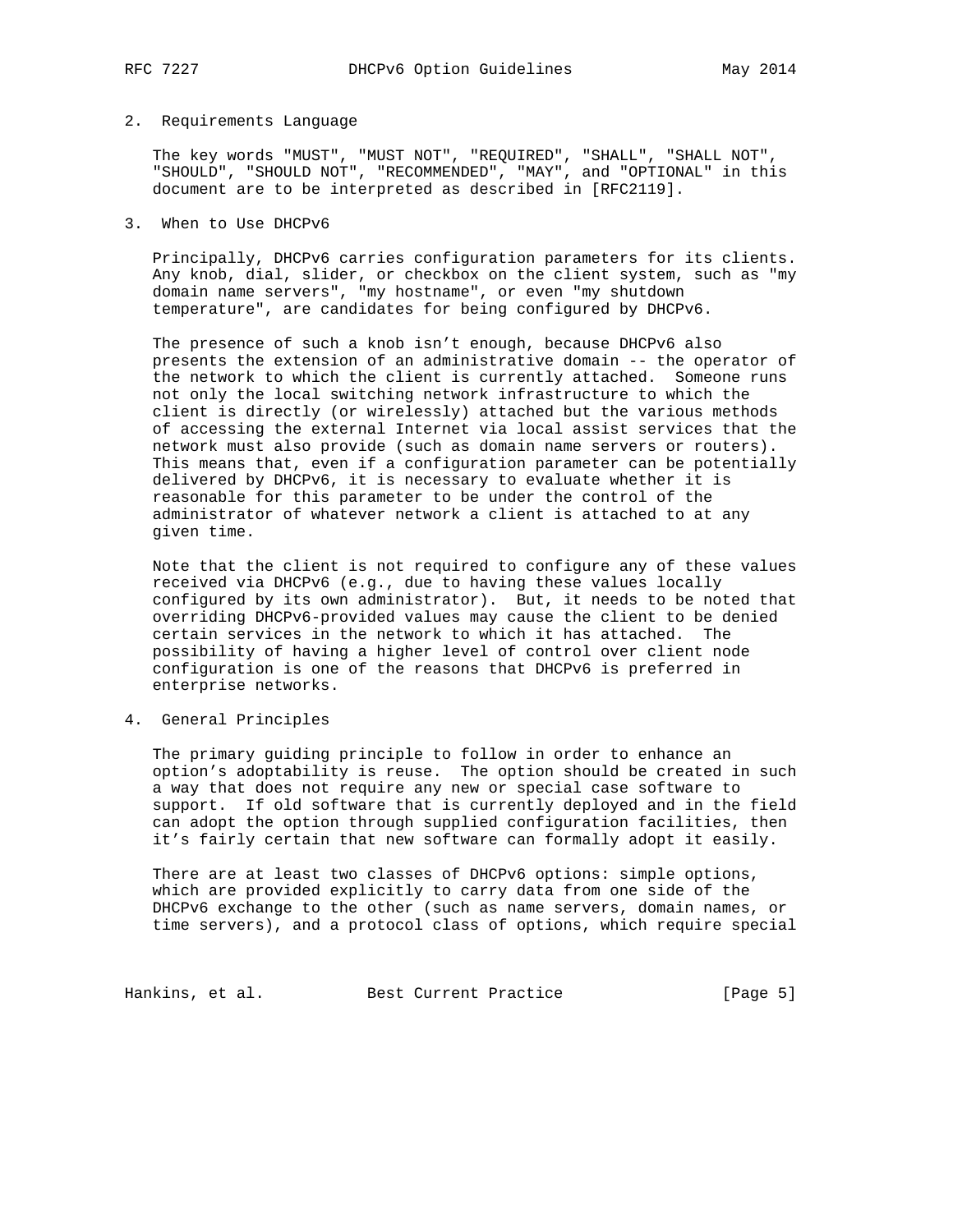processing on the part of the DHCPv6 software or are used during special processing (such as the Fully Qualified Domain Name (FQDN) option [RFC4704]), and so forth; these options carry data that is the result of a routine in some DHCPv6 software.

 The guidelines laid out here should be applied in a relaxed manner for the protocol class of options. Wherever a special case code is already required to adopt the DHCPv6 option, it is substantially more reasonable to format the option in a less generic fashion, if there are measurable benefits to doing so.

#### 5. Reusing Other Option Formats

 The easiest approach to manufacturing trivially deployable DHCPv6 options is to assemble the option out of whatever common fragments fit, possibly allowing a group of data elements to repeat to fill the remaining space (if present) and thus provide multiple values. Place all fixed-size values at the start of the option and any variable -/indeterminate-sized values at the tail end of the option.

 This means that implementations will likely be able to reuse code paths designed to support the other options.

 There is a trade-off between the adoptability of previously defined option formats and the advantages that new or specialized formats can provide. In general, it is usually preferable to reuse previously used option formats.

 However, it isn't very practical to consider the bulk of DHCPv6 options already allocated and to consider which of those solve a similar problem. So, the following list of common option format data elements is provided as shorthand. Please note that it is not complete in terms of exampling every option format ever devised.

 If more complex options are needed, those basic formats mentioned here may be considered as primitives (or 'fragment types') that can be used to build more complex formats. It should be noted that it is often easier to implement two options with trivial formats than one option with a more complex format. That is not an unconditional requirement though. In some cases, splitting one complex option into two or more simple options introduces inter-option dependencies that should be avoided. In such a case, it is usually better to keep one complex option.

Hankins, et al. Best Current Practice [Page 6]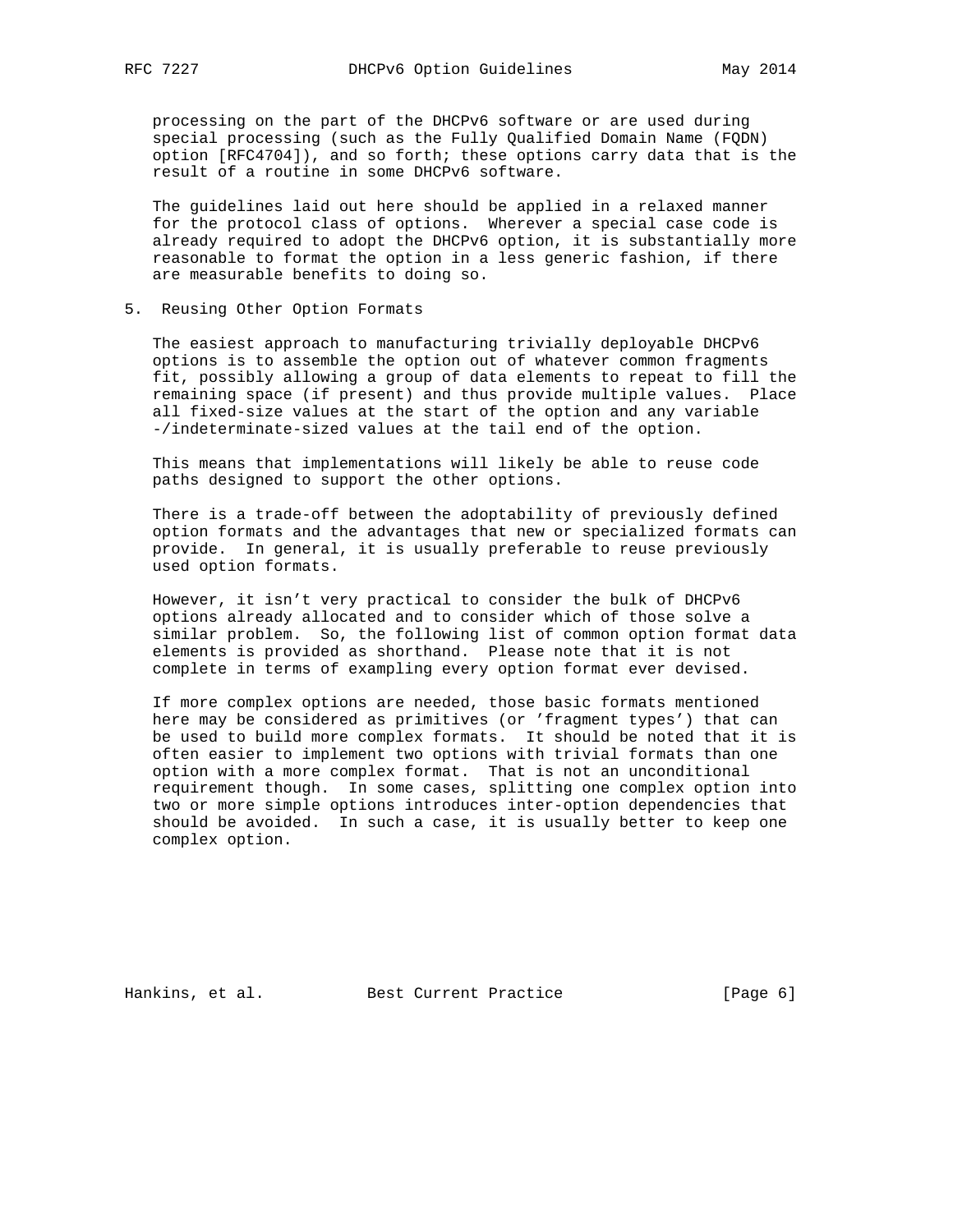# 5.1. Option with IPv6 Addresses

 This option format is used to carry one or many IPv6 addresses. In some cases, the number of allowed addresses is limited (e.g., to one):

0  $1$  2 3 0 1 2 3 4 5 6 7 8 9 0 1 2 3 4 5 6 7 8 9 0 1 2 3 4 5 6 7 8 9 0 1 +-+-+-+-+-+-+-+-+-+-+-+-+-+-+-+-+-+-+-+-+-+-+-+-+-+-+-+-+-+-+-+-+ | option-code | option-len | +-+-+-+-+-+-+-+-+-+-+-+-+-+-+-+-+-+-+-+-+-+-+-+-+-+-+-+-+-+-+-+-+ | | | ipv6-address | | | | | +-+-+-+-+-+-+-+-+-+-+-+-+-+-+-+-+-+-+-+-+-+-+-+-+-+-+-+-+-+-+-+-+ | | | ipv6-address | | | | | +-+-+-+-+-+-+-+-+-+-+-+-+-+-+-+-+-+-+-+-+-+-+-+-+-+-+-+-+-+-+-+-+ | ... | ... | ... | ... | ... | ... | ... | ... | ... | ... | ... | ... | ... | ... | ... | ... | ... | ... | . +-+-+-+-+-+-+-+-+-+-+-+-+-+-+-+-+-+-+-+-+-+-+-+-+-+-+-+-+-+-+-+-+

Figure 1: Option with IPv6 Addresses

Examples of use:

- o DHCPv6 Server Unicast Address [RFC3315] (a single address only)
- o Session Initiation Protocol (SIP) Servers IPv6 Address List [RFC3319]
- o DNS Recursive Name Servers [RFC3646]
- o Network Information Service (NIS) Servers [RFC3898]
- o Simple Network Time Protocol (SNTP) Servers [RFC4075]
- o Broadcast and Multicast Service Controller IPv6 Address Option for DHCPv6 [RFC4280]
- o Mobile IPv6 (MIPv6) Home Agent Address [RFC6610] (a single address only)
- o Network Time Protocol (NTP) Server Address [RFC5908] (a single address only)

Hankins, et al. Best Current Practice [Page 7]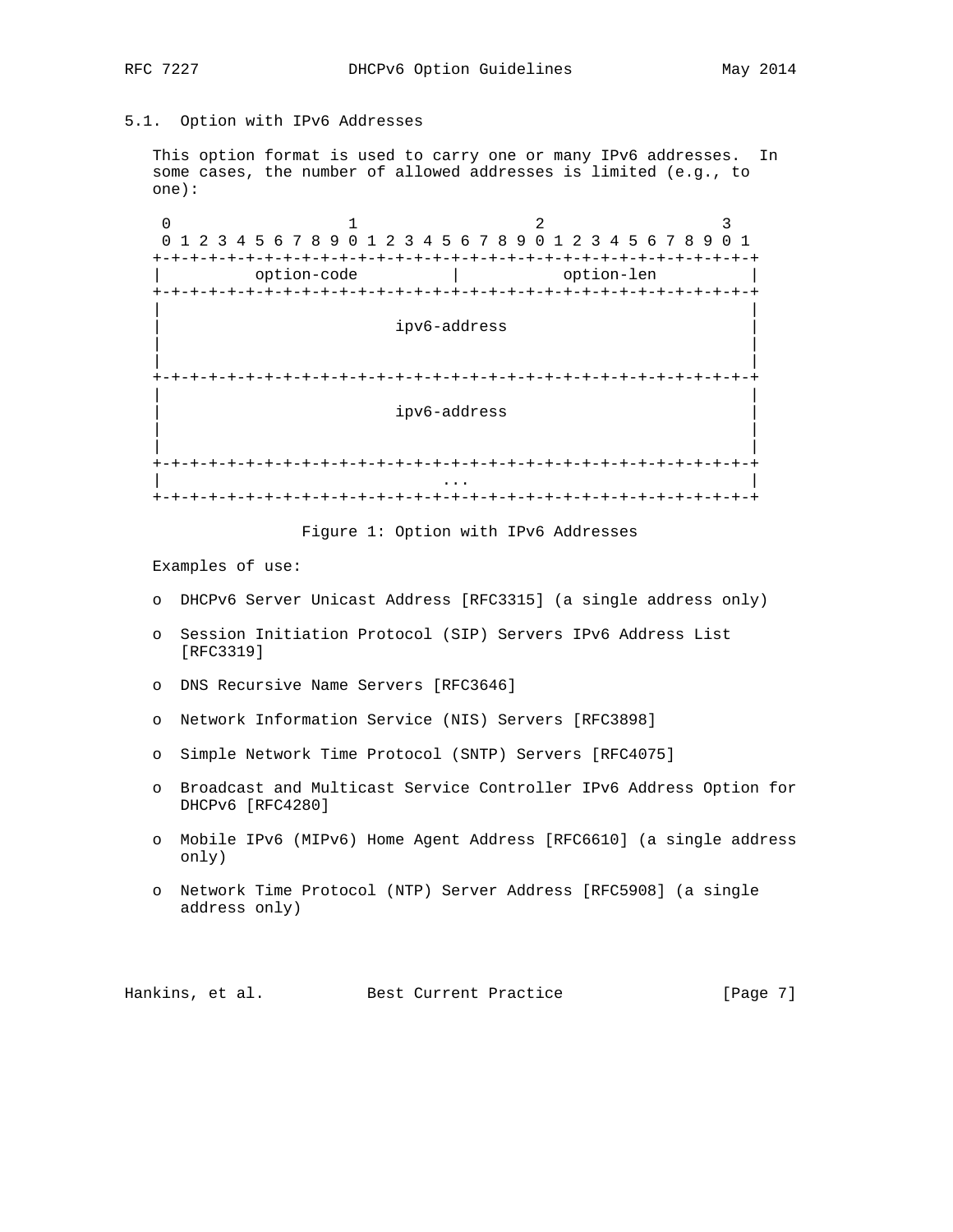- o NTP Multicast Address [RFC5908] (a single address only)
- 5.2. Option with Single Flag (Boolean)

 Sometimes, it is useful to convey a single flag that can take either on or off values. Instead of specifying an option with 1 bit of usable data and 7 bits of padding, it is better to define an option without any content. It is the presence or absence of the option that conveys the value. This approach has the additional benefit of the absent option designating the default; that is, the administrator has to take explicit actions to deploy the opposite of the default value.

 The absence of the option represents the default value, and the presence of the option represents the other value, but that does not necessarily mean that absence is "off" (or "false") and presence is "on" (or "true"). That is, if it's desired that the default value for a bistable option is "true"/"on", then the presence of that option would turn it off (make it false). If the option presence signifies an off/false state, that should be reflected in the option name, e.g., OPTION\_DISABLE\_FOO.

| 0 1 2 3 4 5 6 7 8 9 0 1 2 3 4 5 6 7 8 9 0 1 2 3 4 5 6 7 8 9 0 1 |  |  |  |  |            |  |  |  |  |  |  |  |  |  |  |  |  |  |  |  |  |
|-----------------------------------------------------------------|--|--|--|--|------------|--|--|--|--|--|--|--|--|--|--|--|--|--|--|--|--|
|                                                                 |  |  |  |  |            |  |  |  |  |  |  |  |  |  |  |  |  |  |  |  |  |
| option-code                                                     |  |  |  |  | option-len |  |  |  |  |  |  |  |  |  |  |  |  |  |  |  |  |
|                                                                 |  |  |  |  |            |  |  |  |  |  |  |  |  |  |  |  |  |  |  |  |  |

Figure 2: Option for Conveying Boolean

Examples of use:

o DHCPv6 Rapid Commit [RFC3315]

Hankins, et al. Best Current Practice [Page 8]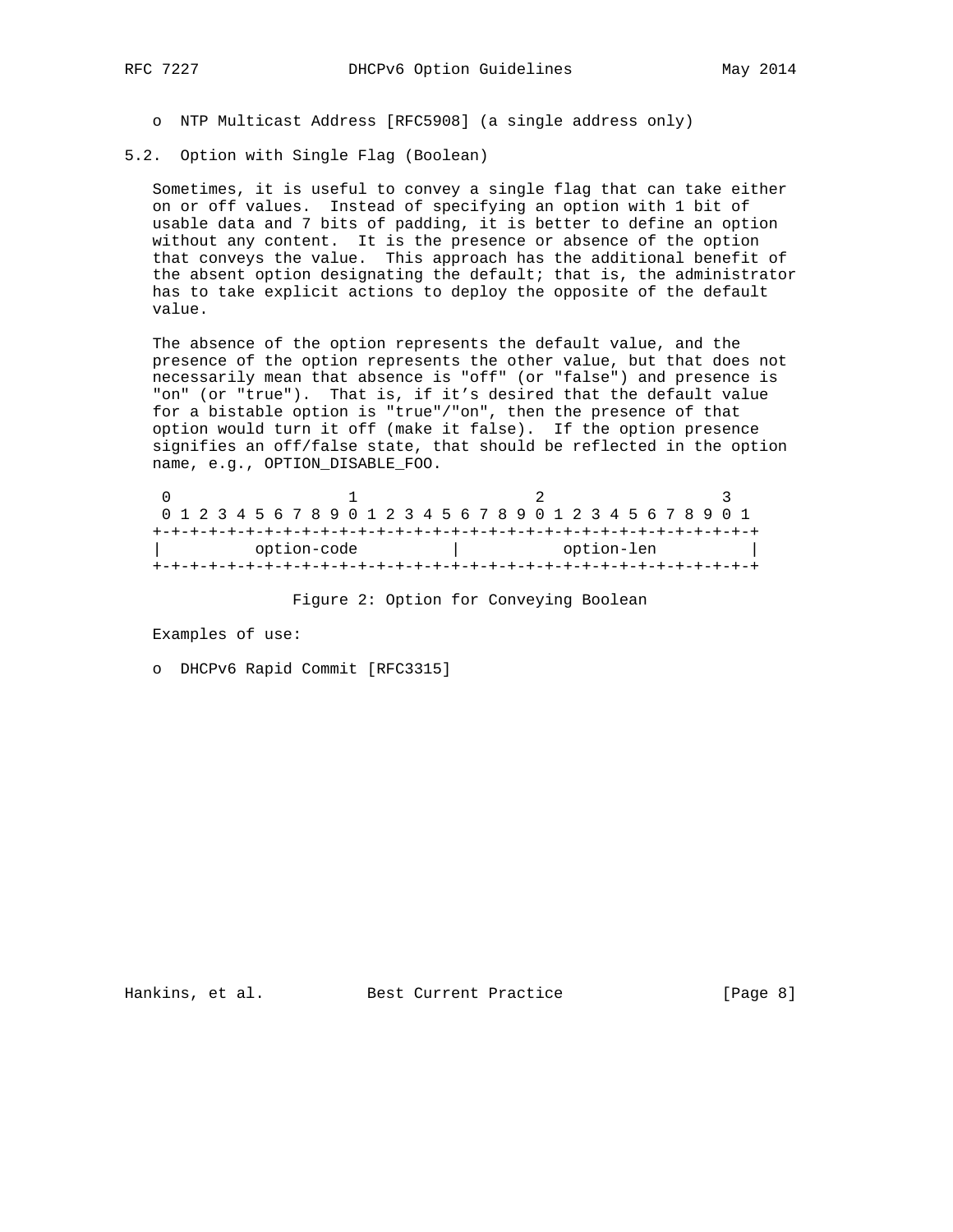#### 5.3. Option with IPv6 Prefix

 Sometimes, there is a need to convey an IPv6 prefix. The information to be carried by such an option includes the 128-bit IPv6 prefix together with a length of this prefix taking values from 0 to 128. Using the simplest approach, the option could convey this data in two fixed-length fields: one carrying the prefix length and another carrying the prefix. However, in many cases, /64 or shorter prefixes are used. This implies that the large part of the prefix data carried by the option would have its bits set to 0 and would be unused. In order to avoid carrying unused data, it is recommended to store the prefix in the variable-length data field. The appropriate option format is defined as follows:

0  $1$   $2$   $3$  0 1 2 3 4 5 6 7 8 9 0 1 2 3 4 5 6 7 8 9 0 1 2 3 4 5 6 7 8 9 0 1 +-+-+-+-+-+-+-+-+-+-+-+-+-+-+-+-+-+-+-+-+-+-+-+-+-+-+-+-+-+-+-+-+ | option-code | option-length | +-+-+-+-+-+-+-+-+-+-+-+-+-+-+-+-+-+-+-+-+-+-+-+-+-+-+-+-+-+-+-+-+ | prefix6len | ipv6-prefix | +-+-+-+-+-+-+-+-+ (variable length) | . . +-+-+-+-+-+-+-+-+-+-+-+-+-+-+-+-+-+-+-+-+-+-+-+-+-+-+-+-+-+-+-+-+

#### Figure 3: Option with IPv6 Prefix

option-length is set to 1 + length of the IPv6 prefix.

 prefix6len is 1 octet long and specifies the length in bits of the IPv6 prefix. Typically allowed values are 0 to 128.

 The ipv6-prefix field is a variable-length field that specifies the IPv6 prefix. The length is (prefix6len + 7) / 8. This field is padded with 0 bits up to the nearest octet boundary when prefix6len is not divisible by 8.

Examples of use:

o Default Mapping Rule [MAP]

 For example, the prefix 2001:db8::/60 would be encoded with an option-length of 9, prefix6-len would be set to 60, and the ipv6-prefix would be 8 octets and would contain octets 20 01 0d b8 00 00 00 00.

 It should be noted that the IAPREFIX option defined by [RFC3633] uses a full-length 16-octet prefix field. The concern about option length was not well understood at the time of its publication.

Hankins, et al. Best Current Practice [Page 9]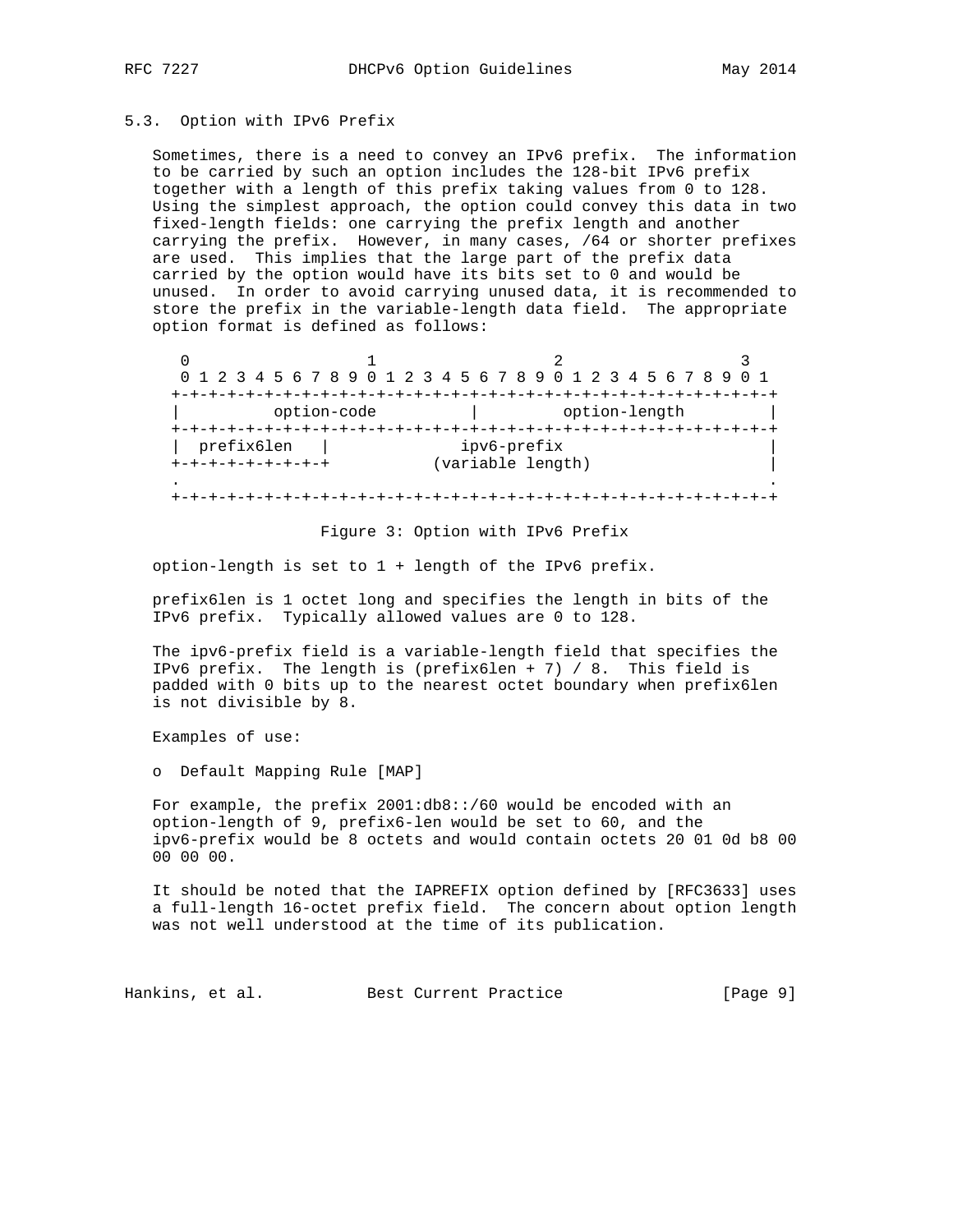# RFC 7227 DHCPv6 Option Guidelines May 2014

### 5.4. Option with 32-bit Integer Value

 This option format can be used to carry a 32-bit signed or unsigned integer value:

0  $1$  2 3 0 1 2 3 4 5 6 7 8 9 0 1 2 3 4 5 6 7 8 9 0 1 2 3 4 5 6 7 8 9 0 1 +-+-+-+-+-+-+-+-+-+-+-+-+-+-+-+-+-+-+-+-+-+-+-+-+-+-+-+-+-+-+-+-+ | option-code | option-len | +-+-+-+-+-+-+-+-+-+-+-+-+-+-+-+-+-+-+-+-+-+-+-+-+-+-+-+-+-+-+-+-+ | 32-bit-integer | +-+-+-+-+-+-+-+-+-+-+-+-+-+-+-+-+-+-+-+-+-+-+-+-+-+-+-+-+-+-+-+-+

Figure 4: Option with 32-bit Integer Value

Examples of use:

o Information Refresh Time [RFC4242]

5.5. Option with 16-bit Integer Value

 This option format can be used to carry 16-bit signed or unsigned integer values:

0  $1$  2 3 0 1 2 3 4 5 6 7 8 9 0 1 2 3 4 5 6 7 8 9 0 1 2 3 4 5 6 7 8 9 0 1 +-+-+-+-+-+-+-+-+-+-+-+-+-+-+-+-+-+-+-+-+-+-+-+-+-+-+-+-+-+-+-+-+ | option-code | option-len | +-+-+-+-+-+-+-+-+-+-+-+-+-+-+-+-+-+-+-+-+-+-+-+-+-+-+-+-+-+-+-+-+ 16-bit-integer +-+-+-+-+-+-+-+-+-+-+-+-+-+-+-+-+

Figure 5: Option with 16-bit Integer Value

Examples of use:

o Elapsed Time [RFC3315]

Hankins, et al. Best Current Practice [Page 10]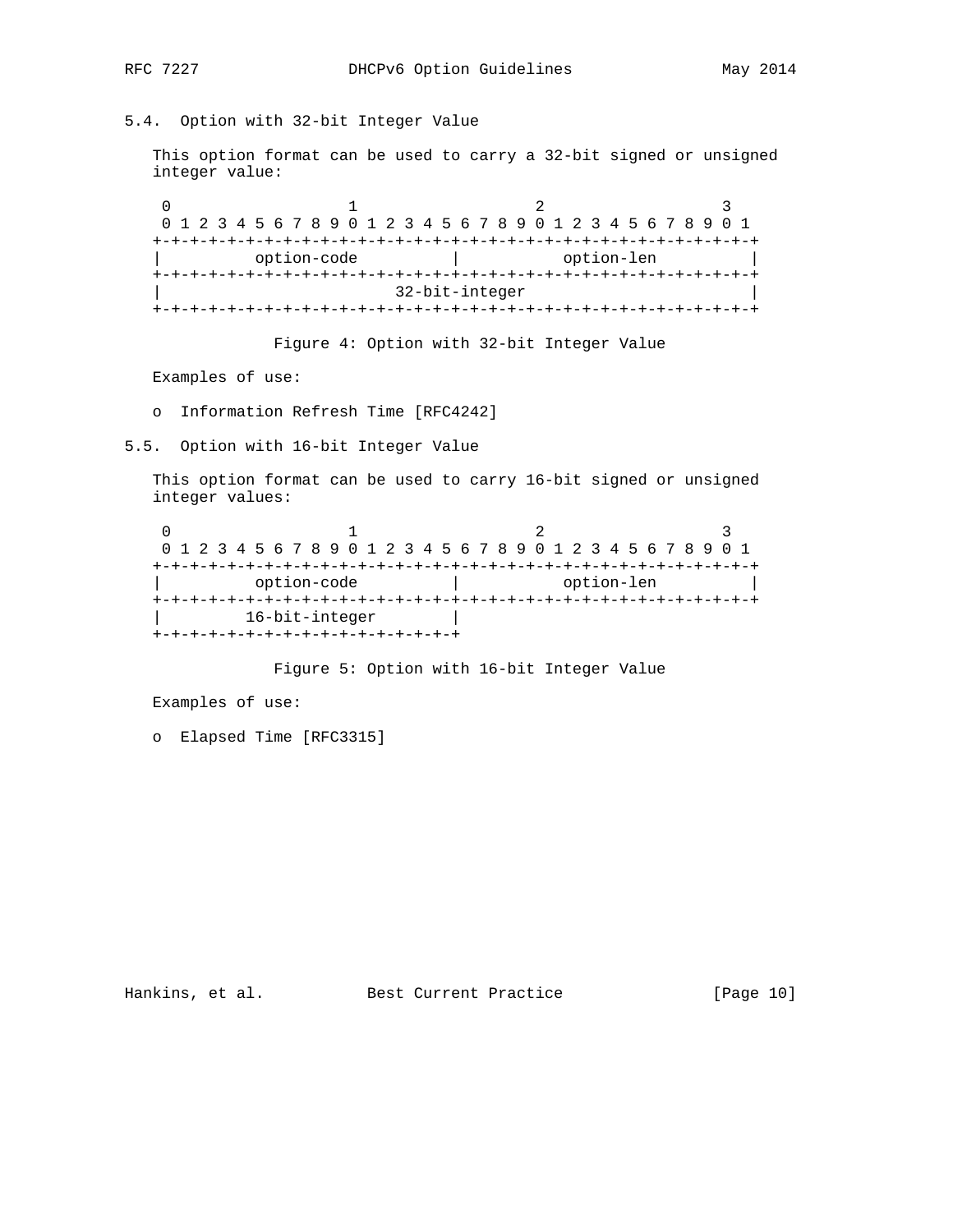# 5.6. Option with 8-bit Integer Value

This option format can be used to carry 8-bit integer values:

0  $1$  2 3 0 1 2 3 4 5 6 7 8 9 0 1 2 3 4 5 6 7 8 9 0 1 2 3 4 5 6 7 8 9 0 1 +-+-+-+-+-+-+-+-+-+-+-+-+-+-+-+-+-+-+-+-+-+-+-+-+-+-+-+-+-+-+-+-+ | option-code | option-len | +-+-+-+-+-+-+-+-+-+-+-+-+-+-+-+-+-+-+-+-+-+-+-+-+-+-+-+-+-+-+-+-+ | 8-bit-integer | +-+-+-+-+-+-+-+-+

#### Figure 6: Option with 8-bit Integer Value

Examples of use:

o DHCPv6 Preference [RFC3315]

5.7. Option with URI

 A Uniform Resource Identifier (URI) [RFC3986] is a compact sequence of characters that identifies an abstract or physical resource. The term "Uniform Resource Locator" (URL) refers to the subset of URIs that, in addition to identifying a resource, provide a means of locating the resource by describing its primary access mechanism (e.g., its network "location"). This option format can be used to carry a single URI:

| 0 1 2 3 4 5 6 7 8 9 0 1 2 3 4 5 6 7 8 9 0 1 2 3 4 5 6 7 8 9 0 1 |                       |            |  |  |  |  |  |
|-----------------------------------------------------------------|-----------------------|------------|--|--|--|--|--|
|                                                                 |                       |            |  |  |  |  |  |
| option-code                                                     |                       | option-len |  |  |  |  |  |
| --+-+-+-+--                                                     |                       |            |  |  |  |  |  |
|                                                                 | URI (variable length) |            |  |  |  |  |  |
|                                                                 |                       |            |  |  |  |  |  |
|                                                                 |                       |            |  |  |  |  |  |

Figure 7: Option with URI

Hankins, et al. Best Current Practice [Page 11]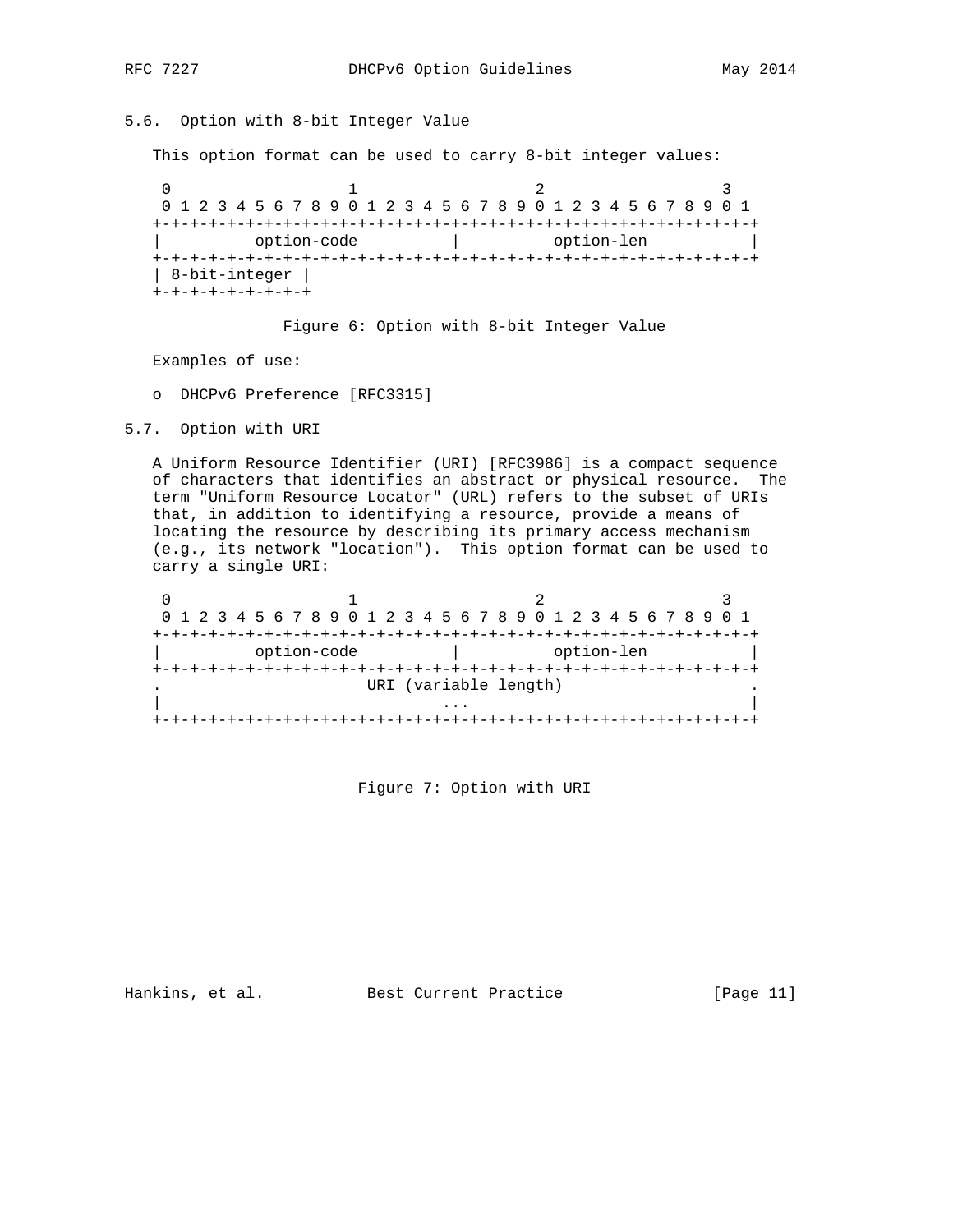Examples of use:

o Boot File URL [RFC5970]

 An alternate encoding to support multiple URIs is available. An option must be defined to use either the single URI format above or the multiple URI format below depending on whether a single URI is always sufficient or if multiple URIs are possible.

0  $1$  2 3 0 1 2 3 4 5 6 7 8 9 0 1 2 3 4 5 6 7 8 9 0 1 2 3 4 5 6 7 8 9 0 1 +-+-+-+-+-+-+-+-+-+-+-+-+-+-+-+-+-+-+-+-+-+-+-+-+-+-+-+-+-+-+-+-+ | option-code | option-len | +-+-+-+-+-+-+-+-+-+-+-+-+-+-+-+-+-+-+-+-+-+-+-+-+-+-+-+-+-+-+-+-+ . . uri-data . . . . . +-+-+-+-+-+-+-+-+-+-+-+-+-+-+-+-+-+-+-+-+-+-+-+-+-+-+-+-+-+-+-+-+

Figure 8: Option with Multiple URIs

Each instance of the uri-data is formatted as follows:

| uri-len | URI |
|---------|-----|
|         |     |

 The uri-len is 2 octets long and specifies the length of the URI data. Although the URI format in theory supports up to 64 KB of data, in practice, large chunks of data may be problematic. See Section 15 for details.

#### 5.8. Option with Text String

 A text string is a sequence of characters that have no semantics. The encoding of the text string MUST be specified. Unless otherwise specified, all text strings in newly defined options are expected to be Unicode strings that are encoded using UTF-8 [RFC3629] in Net- Unicode form [RFC5198]. Please note that all strings containing only 7-bit ASCII characters are also valid UTF-8 Net-Unicode strings.

 If a data format has semantics other than just being text, it is not a string; e.g., an FQDN is not a string, and a URI is also not a string because they have different semantics. A string must not include any terminator (such as a null byte). The null byte is treated as any other character and does not have any special meaning. This option format can be used to carry a text string:

Hankins, et al. Best Current Practice [Page 12]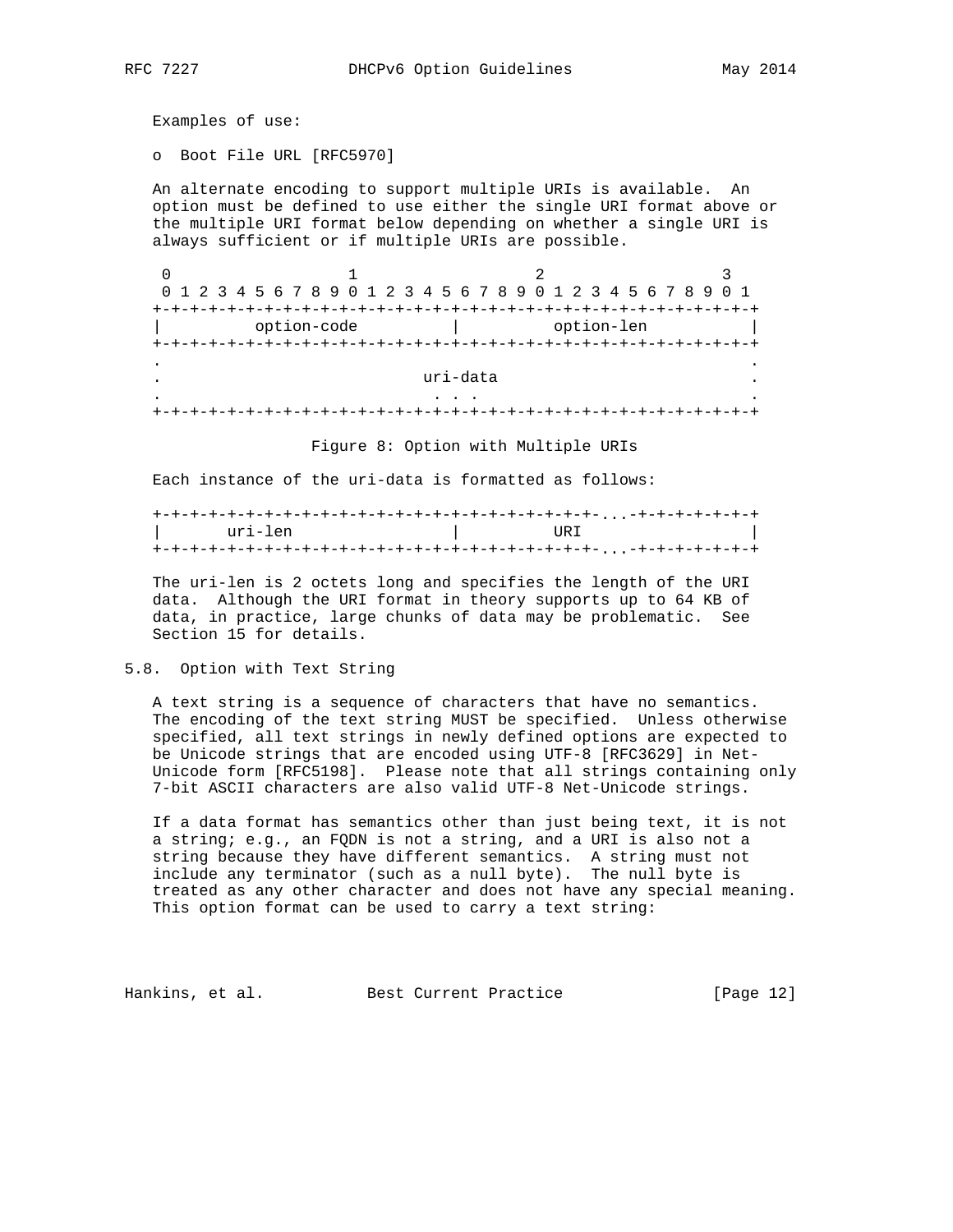| 0 1 2 3 4 5 6 7 8 9 0 1 2 3 4 5 6 7 8 9 0 1 2 3 4 5 6 7 8 9 0 1 |        |            |  |  |  |  |
|-----------------------------------------------------------------|--------|------------|--|--|--|--|
|                                                                 |        |            |  |  |  |  |
| option-code                                                     |        | option-len |  |  |  |  |
|                                                                 |        |            |  |  |  |  |
|                                                                 | String |            |  |  |  |  |
|                                                                 | .      |            |  |  |  |  |
|                                                                 |        |            |  |  |  |  |

Figure 9: Option with Text String

Examples of use:

o Timezone Options for DHCPv6 [RFC4833]

 An alternate encoding to support multiple text strings is available. An option must be defined to use either the single text string format above or the multiple text string format below, depending on whether a single text string is always sufficient or if multiple text strings are possible.

| 0 1 2 3 4 5 6 7 8 9 0 1 2 3 4 5 6 7 8 9 0 1 2 3 4 5 6 7 8 9 0 1 |           |            |  |  |  |  |
|-----------------------------------------------------------------|-----------|------------|--|--|--|--|
|                                                                 |           |            |  |  |  |  |
| option-code                                                     |           | option-len |  |  |  |  |
|                                                                 |           |            |  |  |  |  |
|                                                                 |           |            |  |  |  |  |
|                                                                 | text-data |            |  |  |  |  |
|                                                                 |           |            |  |  |  |  |
|                                                                 |           |            |  |  |  |  |

Figure 10: Option with Multiple Text Strings

Each instance of the text-data is formatted as follows:

| text-len | String |
|----------|--------|
|          |        |

The text-len is 2 octets long and specifies the length of the string.

5.9. Option with Variable-Length Data

 This option can be used to carry variable-length data of any kind. Internal representation of carried data is option specific. Whenever this format is used by the new option being defined, the data encoding should be documented.

Hankins, et al. Best Current Practice [Page 13]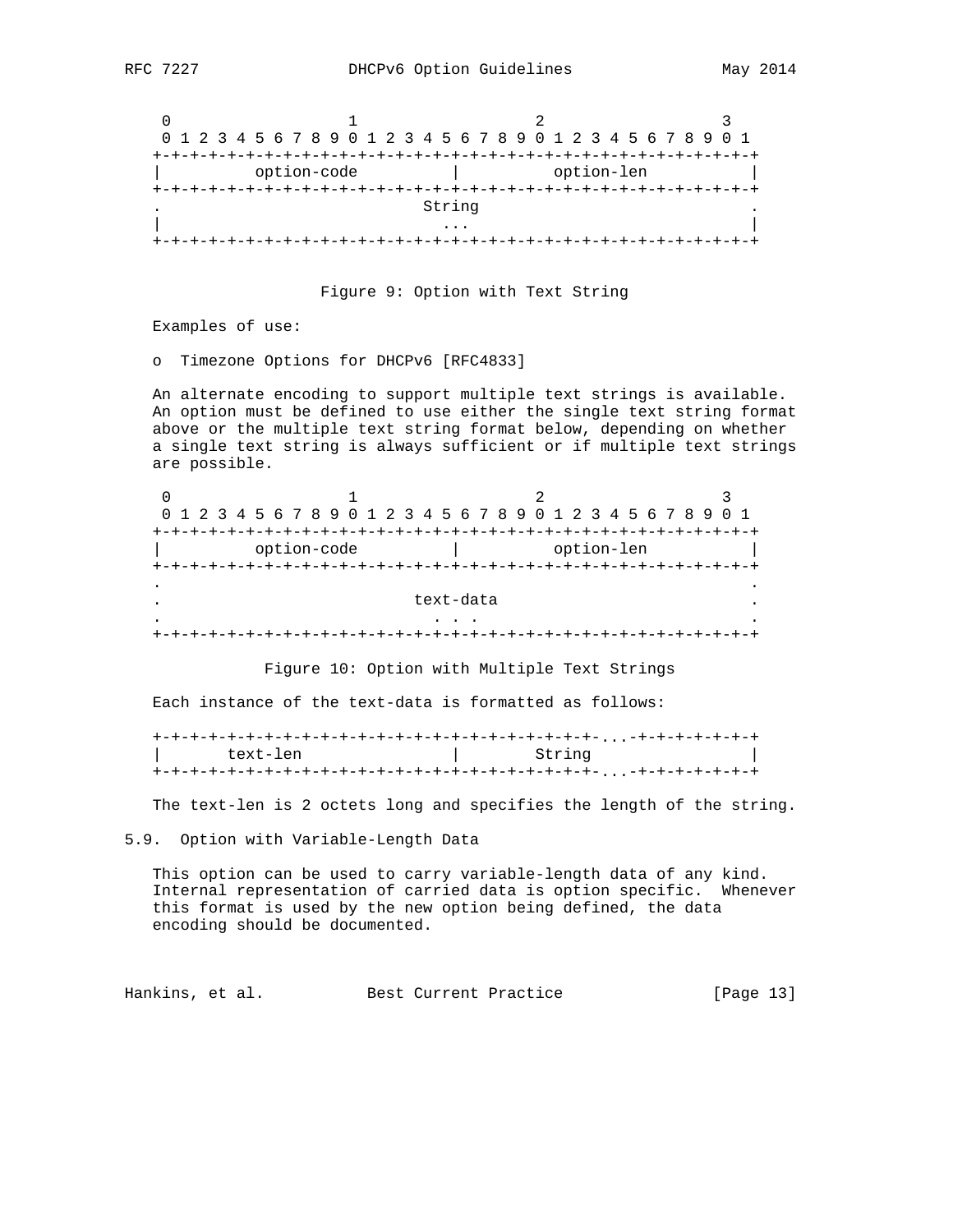This option format provides a lot of flexibility to pass data of almost any kind. Though, whenever possible, it is highly recommended to use more specialized options, with field types better matching carried data types.

0  $1$  2 3 0 1 2 3 4 5 6 7 8 9 0 1 2 3 4 5 6 7 8 9 0 1 2 3 4 5 6 7 8 9 0 1 +-+-+-+-+-+-+-+-+-+-+-+-+-+-+-+-+-+-+-+-+-+-+-+-+-+-+-+-+-+-+-+-+ | option-code | option-len | +-+-+-+-+-+-+-+-+-+-+-+-+-+-+-+-+-+-+-+-+-+-+-+-+-+-+-+-+-+-+-+-+ . . . variable-length data . . . +-+-+-+-+-+-+-+-+-+-+-+-+-+-+-+-+-+-+-+-+-+-+-+-+-+-+-+-+-+-+-+-+

Figure 11: Option with Variable-Length Data

Examples of use:

o Client Identifier [RFC3315]

o Server Identifier [RFC3315]

5.10. Option with DNS Wire Format Domain Name List

 This option is used to carry 'domain search' lists or any host or domain name. It uses the same format as described in Section 5.9 but with the special data encoding, as described in Section 8 of [RFC3315]. This data encoding supports carrying multiple instances of hosts or domain names in a single option by terminating each instance with the byte value of 0.

0  $1$  2 3 0 1 2 3 4 5 6 7 8 9 0 1 2 3 4 5 6 7 8 9 0 1 2 3 4 5 6 7 8 9 0 1 +-+-+-+-+-+-+-+-+-+-+-+-+-+-+-+-+-+-+-+-+-+-+-+-+-+-+-+-+-+-+-+-+ | option-code | option-length | +-+-+-+-+-+-+-+-+-+-+-+-+-+-+-+-+-+-+-+-+-+-+-+-+-+-+-+-+-+-+-+-+ DNS Wire Format Domain Name List | ... | ... | ... | ... | ... | ... | ... | ... | ... | ... | ... | ... | ... | ... | ... | ... | ... | ... | . +-+-+-+-+-+-+-+-+-+-+-+-+-+-+-+-+-+-+-+-+-+-+-+-+-+-+-+-+-+-+-+-+

Figure 12: Option with DNS Wire Format Domain Name List

Examples of use:

o SIP Servers Domain Name List [RFC3319] (many domains)

o NIS Domain Name [RFC3898] (many domains)

Hankins, et al. Best Current Practice [Page 14]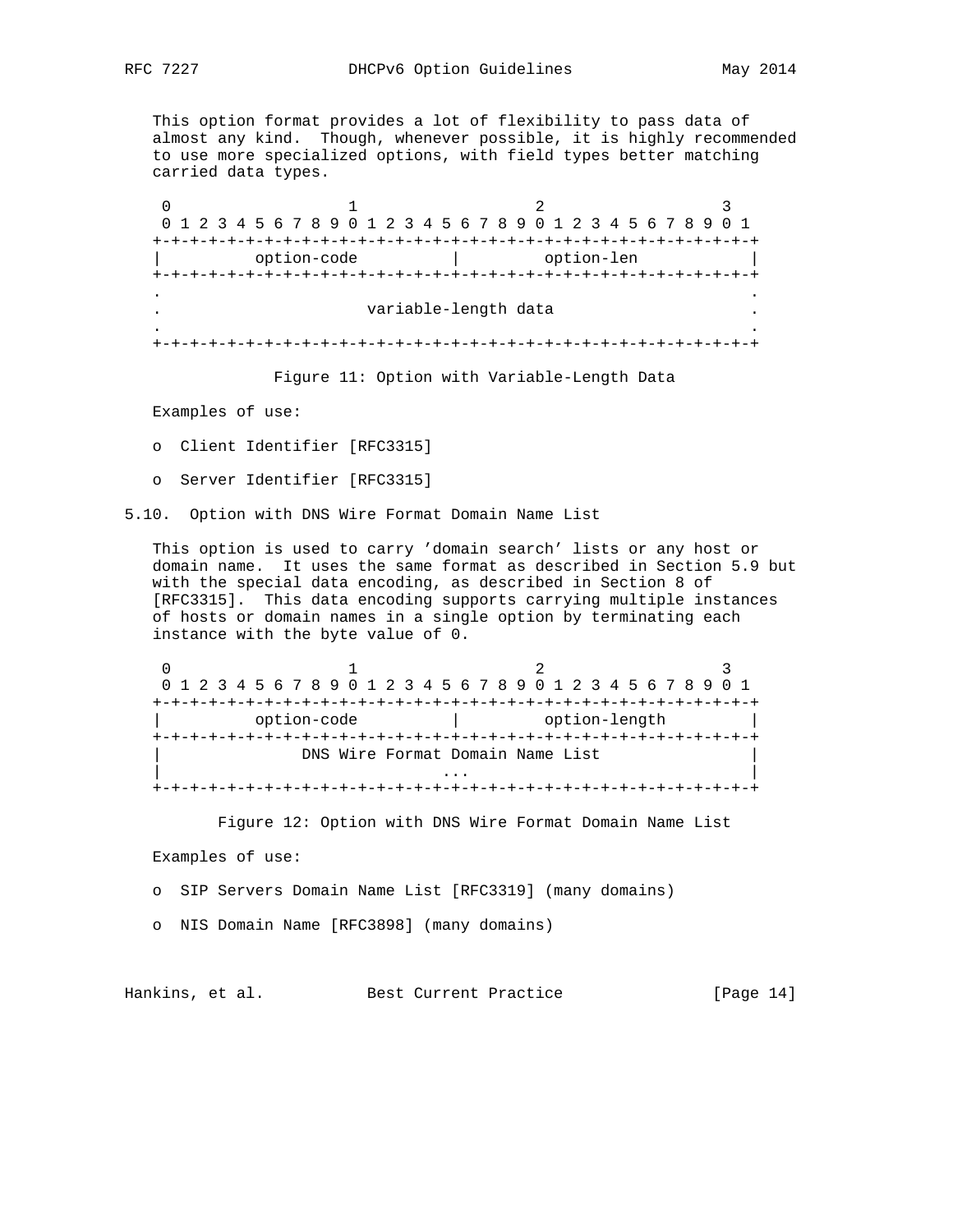- o Location-to-Service Translation (LoST) Server Domain Name [RFC5223]
- o Location Information Server (LIS) Domain Name [RFC5986]
- o Dual-Stack Lite (DS-Lite) Address Family Transition Router (AFTR) Location [RFC6334] (a single FQDN)
- o Home Network Identifier [RFC6610] (a single FQDN)
- o Home Agent FQDN [RFC6610] (a single FQDN)
- 6. Avoid Conditional Formatting

 Placing an octet at the start of the option that informs the software how to process the remaining octets of the option may appear simple to the casual observer. But, the only conditional formatting methods that are in widespread use today are 'protocol' class options. Therefore, conditional formatting requires new code to be written and complicates future interoperability should new conditional formats be added; existing code has to ignore conditional formats that it does not support.

7. Avoid Aliasing

 Options are said to be aliases of each other if they provide input to the same configuration parameter. A commonly proposed example is to configure the location of some new service ("my foo server") using a binary IP address, a domain name field, and a URL. This kind of aliasing is undesirable and is not recommended.

 In this case, where three different formats are supposed, it more than triples the work of the software involved, requiring support for not merely one format but support to produce and digest all three. Furthermore, code development and testing must cover all possible combinations of defined formats. Since clients cannot predict what values the server will provide, they must request all formats. So, in the case where the server is configured with all formats, DHCPv6 message bandwidth is wasted on option contents that are redundant. Also, the DHCPv6 option number space is wasted, as three new option codes are required rather than one.

 It also becomes unclear which types of values are mandatory and how configuring some of the options may influence the others. For example, if an operator configures the URL only, should the server synthesize a domain name and an IP address?

Hankins, et al. Best Current Practice [Page 15]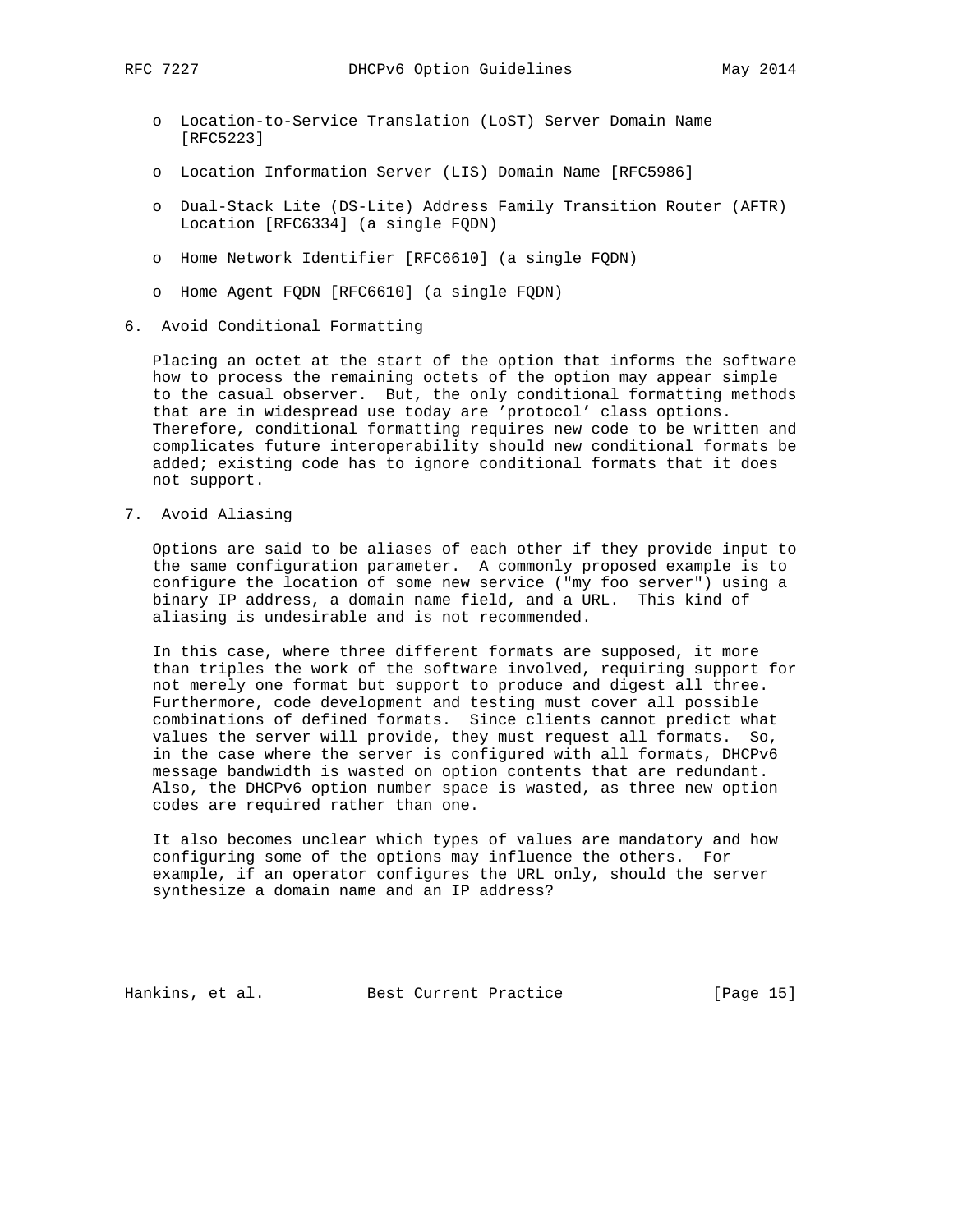A single configuration value on a host is probably presented to the operator (or other software on the machine) in a single field or channel. If that channel has a natural format, then any alternative formats merely make more work for intervening software in providing conversions.

 So, the best advice is to choose the one method that best fulfills the requirements for simplicity (such as with an IP address and a port pair), late binding (such as with DNS), or completeness (such as with a URL).

8. Choosing between an FQDN and an Address

 Some parameters may be specified as an FQDN or an address. In most cases, one or the other should be used. This section discusses pros and cons of each approach and is intended to help make an informed decision in that regard. It is strongly discouraged to define both option types at the same time (see Section 7), unless there is sufficient motivation to do so.

 There is no single recommendation that works for every case. It very much depends on the nature of the parameter being configured. For parameters that are network specific or represent certain aspects of network infrastructure, like available mobility services, in most cases addresses are a more usable choice. For parameters that can be considered an application-specific configuration, like SIP servers, it is usually better to use an FQDN.

 Applications are often better suited to deal with FQDN failures than with address failures. Most operating systems provide a way to retry an FQDN resolution if the previous attempt fails. That type of error recovery is supported by a great number of applications. On the other hand, there is typically no API available for applications to reconfigure over DHCP to get a new address value if the one received is no longer appropriate. This problem may be usually addressed by providing a list of addresses rather than just a single one. That, on the other hand, requires a defined procedure on how multiple addresses should be used (all at once, round robin, try first and fail over to the next if it fails, etc.).

 An FQDN provides a higher level of indirection and ambiguity. In many cases, that may be considered a benefit, but it can be considered a flaw in others. For example, one operator suggested that the same name be resolved to different addresses, depending on the point of attachment of the host doing the resolution. This is one way to provide localized addressing. However, in order to do this, it is necessary to violate the DNS convention that a query on a particular name should always return the same answer (aside from the

Hankins, et al. Best Current Practice [Page 16]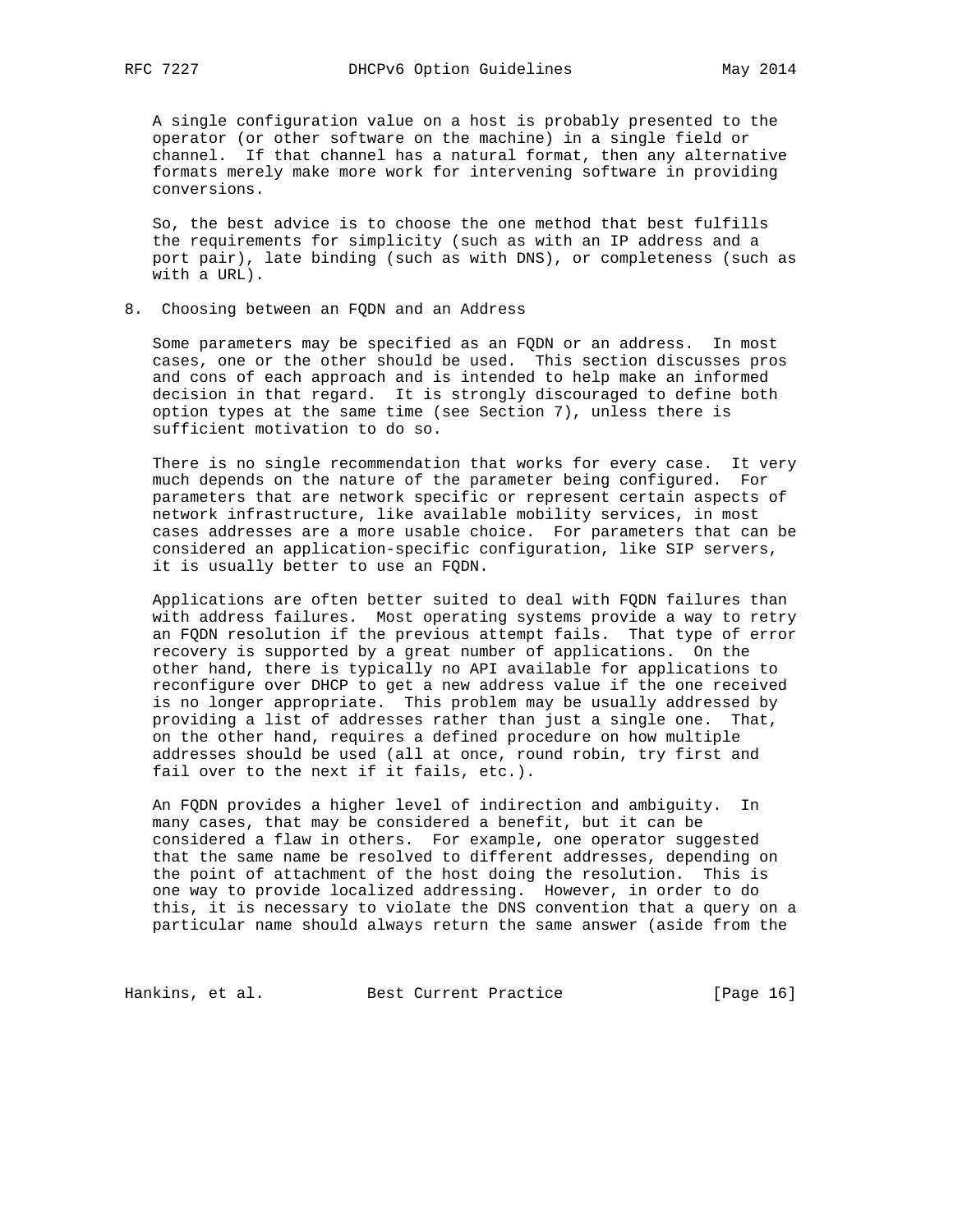ordering of IP addresses in the response, which is supposed to be varied by the name server). This same locality of reference for configuration information can be achieved directly using DHCP, since the DHCP server must know the network topology in order to provide IP address or prefix configuration.

 The other type of ambiguity is related to multiple provisioning domains (see Section 12). The stub resolver on the DHCP client cannot at present be assumed to make the DNS query for a DHCP supplied FQDN on the same interface on which it received its DHCP configuration and may, therefore, get a different answer from the DNS than was intended.

 This is particularly a problem when the normal expected use of the option makes sense with a private DNS zone(s), as might be the case on an enterprise network. It may also be the case that the client has an explicit DNS server configured and may, therefore, never query the enterprise network's internal DNS server.

 An FQDN does require a resolution into an actual address. This implies the question as to when the FQDN resolution should be conducted. There are a couple of possible answers: a) by the server, when it is started, b) by the server, when it is about to send an option, c) by the client, immediately after receiving an option, and d) by the client, when the content of the option is actually consumed. For  $a)$ ,  $b)$ , and possibly  $c)$ , the option should really convey an address, not an FQDN. The only real incentive to use an FQDN is case d). It is the only case that allows possible changes in the DNS to be picked up by clients.

 If the parameter is expected to be used by constrained devices (low power, battery operated, and low capabilities) or in very lossy networks, it may be appealing to drop the requirement of performing the DNS resolution and use addresses. Another example of a constrained device is a network-booted device, where despite the fact that the node itself is very capable once it's booted, the boot prom is quite constrained.

 Another aspect that should be considered is time required for the clients to notice any configuration changes. Consider a case where a server configures service A using an address and service B using an FQDN. When an administrator decides to update the configuration, he or she can update the DHCP server configuration to change both services. If the clients do not support reconfigure (which is an optional feature of RFC 3315 but in some environments, e.g., cable modems, is mandatory), the configuration will be updated on the clients after the T1 timer elapses. Depending on the nature of the change (is it a new server added to a cluster of already operating

Hankins, et al. Best Current Practice [Page 17]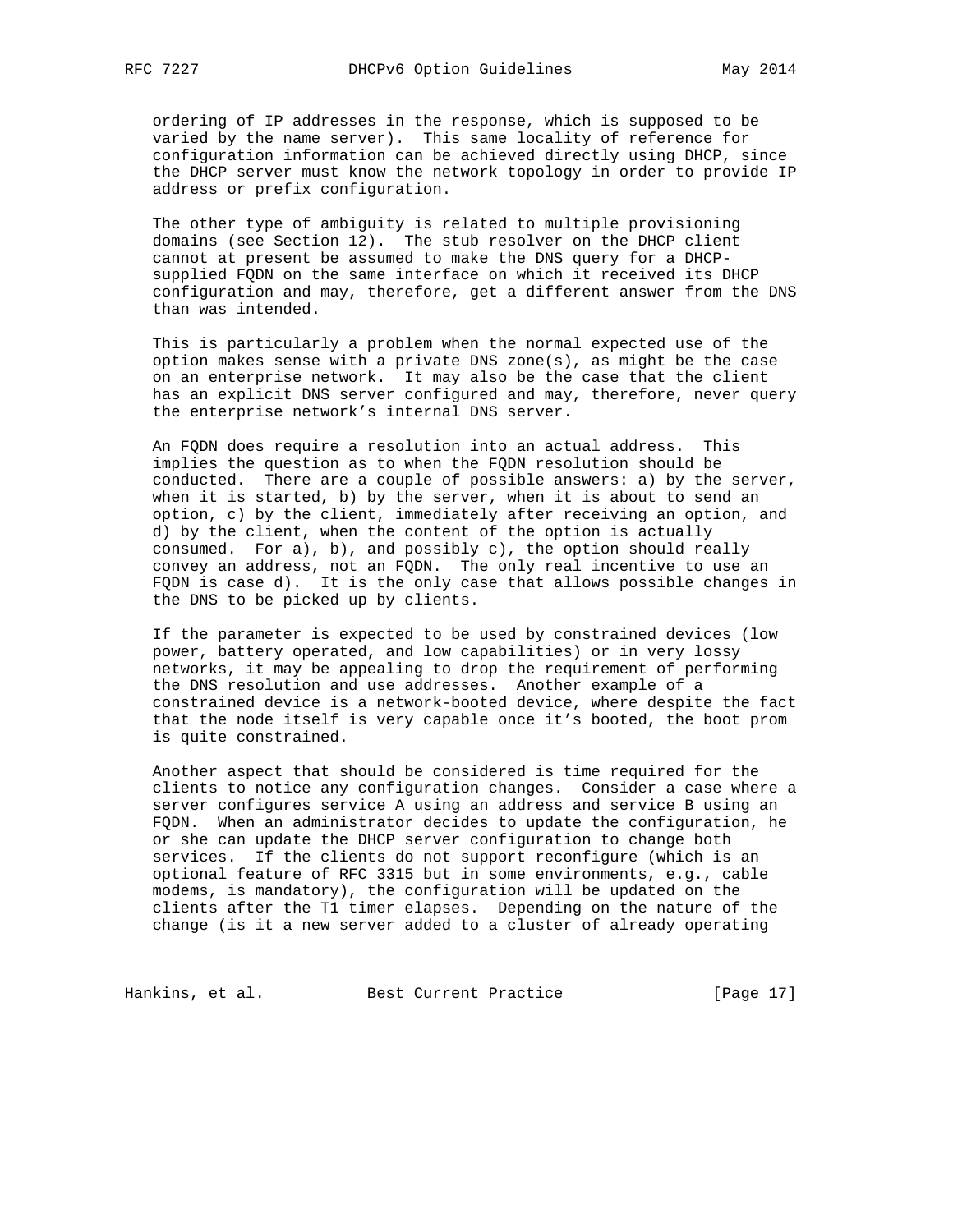servers or a new server that replaces the only available server that crashed?), this may be an issue. On the other hand, updating service B may be achieved with a DNS record update. That information may be cached by caching DNS servers for up to Time to Live (TTL). Depending on the values of T1 and TTL, one update may be faster than another. Furthermore, depending on the nature of the change (planned modification or unexpected failure), T1 or TTL may be lowered before the change to speed up new configuration adoption.

 Simply speaking, protocol designers don't know what the TTL or the T1 time will be, so they can't make assumptions about whether a DHCP option will be refreshed more quickly based on T1 or TTL.

 Addresses have the benefit of being easier to implement and handle by the DHCP software. An address option is simpler to use, has validation that is trivial (multiple of 16 constitutes a valid option), is explicit, and does not allow any ambiguity. It is faster (does not require extra round-trip time), so it is more efficient, which can be especially important for energy-restricted devices. It also does not require that the client implements a DNS resolution.

 An FQDN imposes a number of additional failure modes and issues that should be dealt with:

- 1. The client must have knowledge about available DNS servers. That typically means that option DNS\_SERVERS [RFC3646] is mandatory. This should be mentioned in the document that defines the new option. It is possible that the server will return the FQDN option but not the DNS server's option. There should be a brief discussion about it;
- 2. The DNS may not be reachable;
- 3. The DNS may be available but may not have appropriate information (e.g., no AAAA records for the specified FQDN);
- 4. The address family must be specified (A, AAAA, or any); the information being configured may require a specific address family (e.g., IPv6), but there may be a DNS record only of another type (e.g., A only with an IPv4 address).
- 5. What should the client do if there are multiple records available (use only the first one, use all, use one and switch to the second if the first fails for whatever reason, etc.). This may be an issue if there is an expectation that the parameter being configured will need exactly one address;

Hankins, et al. Best Current Practice [Page 18]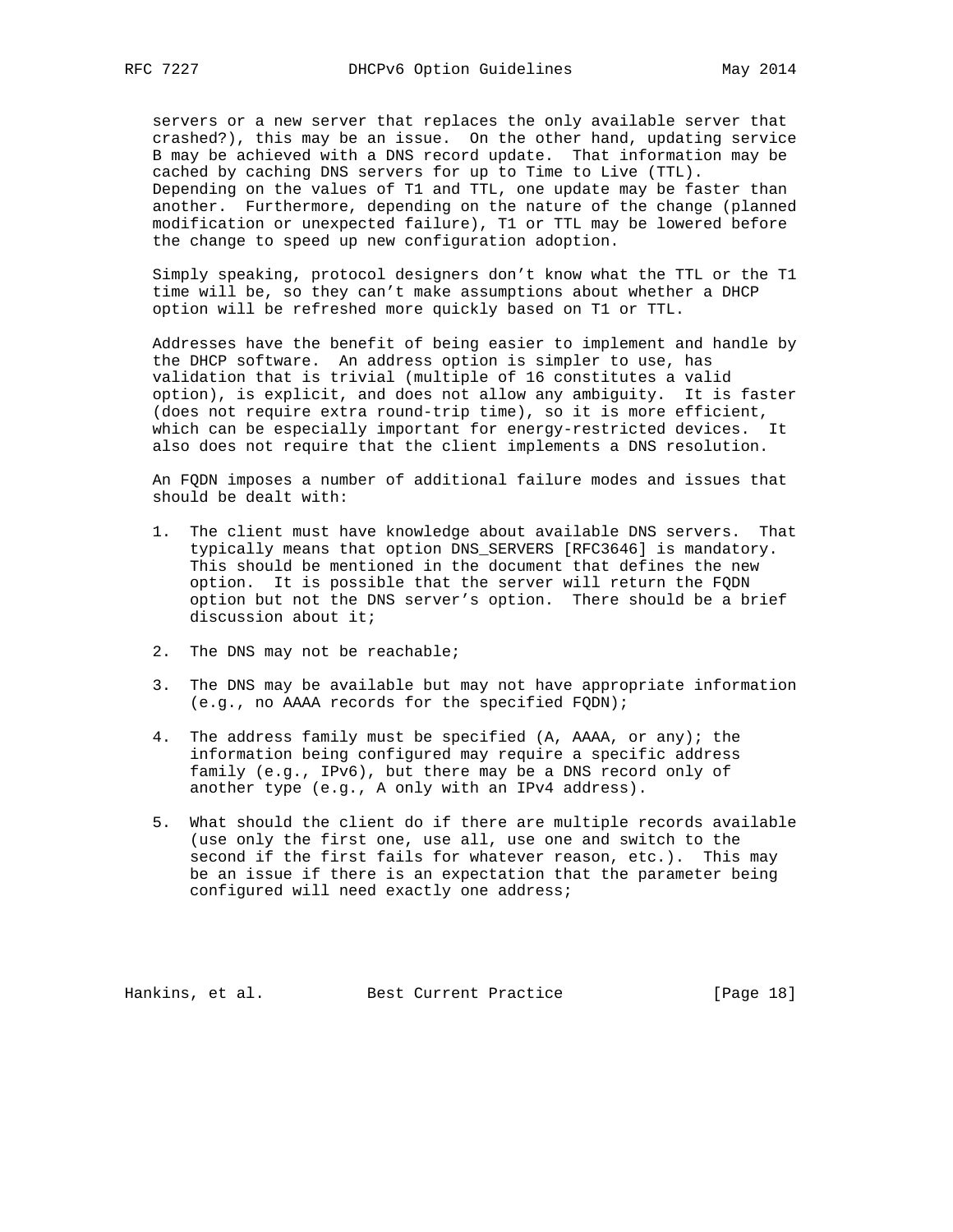- - 6. Multihomed devices may be connected to different administrative domains with each domain providing different information in the DNS (e.g., an enterprise network exposing private domains). The client may send DNS queries to a different DNS server; and
	- 7. It should be mentioned if Internationalized Domain Names are allowed. If they are, DNS option encoding should be specified.

 Address options that are used with overly long T1 (renew timer) values have some characteristics of hard-coded values. That is strongly discouraged. See [RFC4085] for an in-depth discussion. If the option may appear in Information-request, its lifetime should be controlled using the information refresh time option [RFC4242].

 One specific case that makes the choice between an address and an FQDN not obvious is a DNS Security (DNSSEC) bootstrap scenario. DNSSEC validation imposes a requirement for clock sync (to the accuracy reasonably required to consider signature inception and expiry times). This often implies usage of NTP configuration.

 However, if NTP is provided as an FQDN, there is no way to validate its DNSSEC signature. This is a somewhat weak argument though, as providing an NTP server as an address is also not verifiable using DNSSEC. If the trustworthiness of the configuration provided by the DHCP server is in question, DHCPv6 offers mechanisms that allow server authentication.

9. Encapsulated Options in DHCPv6

 Most options are conveyed in a DHCPv6 message directly. Although there is no codified normative language for such options, they are often referred to as top-level options. Many options may include other options. Such inner options are often referred to as encapsulated or nested options. Those options are sometimes called sub-options, but this term actually means something else and, therefore, should never be used to describe encapsulated options. It is recommended to use the term "encapsulated" as this terminology is used in [RFC3315]. The difference between encapsulated and sub options is that the former uses normal DHCPv6 option numbers, while the latter uses option number space specific to a given parent option. It should be noted that, contrary to DHCPv4, there is no shortage of option numbers; therefore, almost all options share a common option space. For example, option type 1 meant different things in DHCPv4, depending if it was located in the top level or inside of the Relay Agent Information option. There is no such ambiguity in DHCPv6 (with the exception of [RFC5908], which SHOULD NOT be used as a template for future DHCP option definitions).

Hankins, et al. Best Current Practice [Page 19]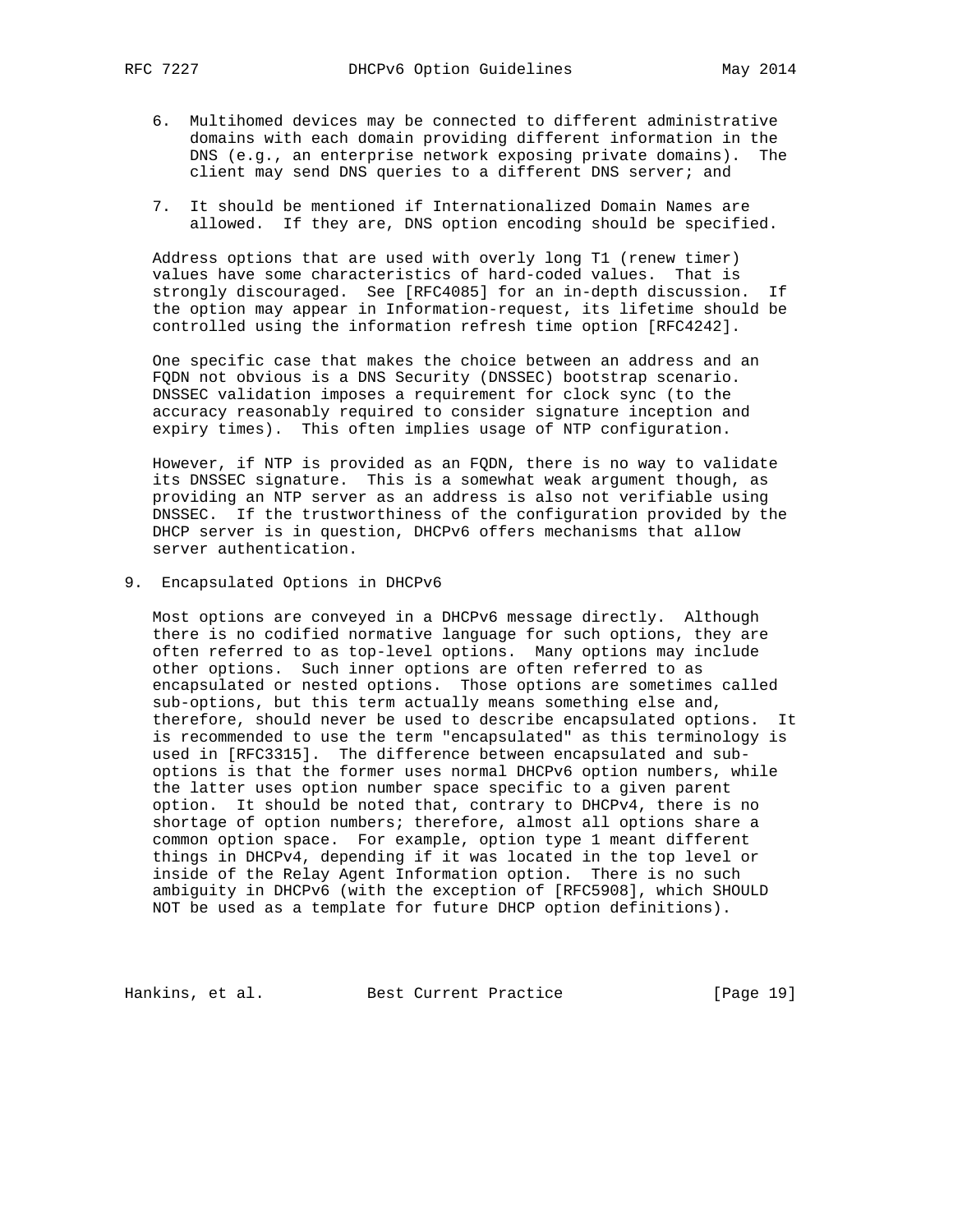From the implementation perspective, it is easier to implement encapsulated options rather than sub-options, as the implementors do not have to deal with separate option spaces and can use the same buffer parser in several places throughout the code.

 Such encapsulation is not limited to one level. There is at least one defined option that is encapsulated twice: Identity Association for Prefix Delegation (IA\_PD), as defined in Section 9 of [RFC3633], conveys the Identity Association (IA) Prefix (IAPREFIX), as defined in Section 10 of [RFC3633]. Such a delegated prefix may contain an excluded prefix range that is represented by the PD\_EXCLUDE option that is conveyed as encapsulated inside IAPREFIX (PD\_EXCLUDE is defined in [RFC6603]). It seems awkward to refer to such options as sub-sub-option or doubly encapsulated option; therefore, the "encapsulated option" term is typically used, regardless of the nesting level.

 When defining a DHCP-based configuration mechanism for a protocol that requires something more complex than a single option, it may be tempting to group configuration values using sub-options. That should preferably be avoided, as it increases complexity of the parser. It is much easier, faster, and less error prone to parse a large number of options on a single (top-level) scope than to parse options on several scopes. The use of sub-options should be avoided as much as possible, but it is better to use sub-options rather than conditional formatting.

 It should be noted that currently there is no clear way defined for requesting sub-options. Most known implementations are simply using the top-level Option Request Option (ORO) for requesting both top level and encapsulated options.

10. Additional States Considered Harmful

 DHCP is designed for provisioning clients. Less experienced protocol designers often assume that it is easy to define an option that will convey a different parameter for each client in a network. Such problems arose during designs of the Mapping of Address and Port (MAP) [MAP] and IPv4 Residual Deployment (4rd) [SOLUTION-4rd]. While it would be easier for provisioned clients to get ready to use per client option values, such a requirement puts exceedingly large loads on the server side. The new extensions may introduce new implementation complexity and additional database state on the server. Alternatives should be considered, if possible. As an example, [MAP] was designed in a way that all clients are provisioned with the same set of MAP options, and each provisioned client uses its unique address and delegated prefix to generate client-specific

Hankins, et al. Best Current Practice [Page 20]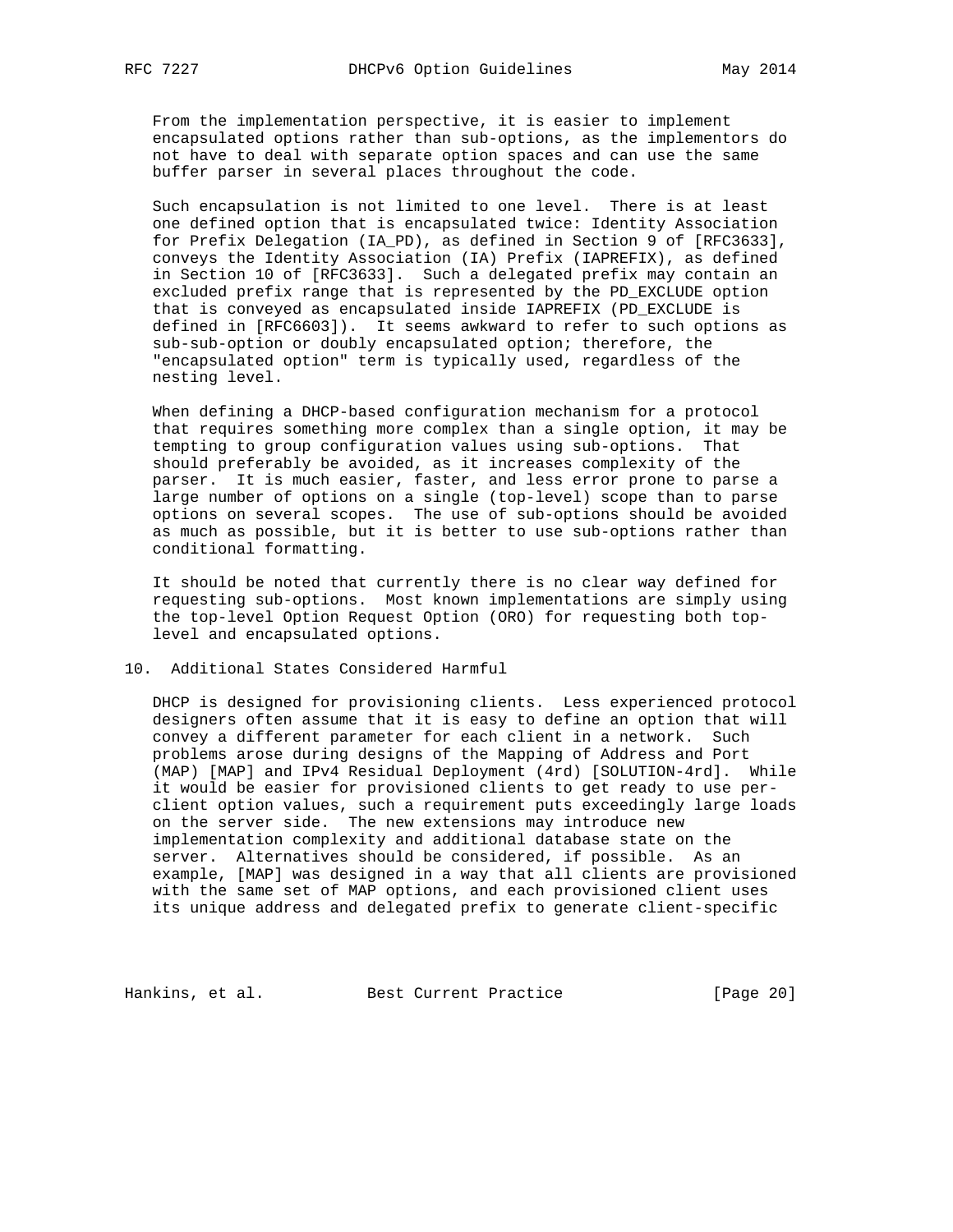information. Such a solution does not introduce any additional state for the server and, therefore, scales better.

 It also should be noted that contrary to DHCPv4, DHCPv6 keeps several timers for renewals. Each IA\_NA (addresses) and IA\_PD (prefixes) contains T1 and T2 timers that designate time after which the client will initiate renewal. Those timers apply only to their associated IA containers. Refreshing other parameters should be initiated after a time specified in the information refresh time option (defined in [RFC4242]), carried in the Reply message, and returned in response to the Information-request message. Introducing additional timers make deployment unnecessarily complex and SHOULD be avoided.

#### 11. Configuration Changes Occur at Fixed Times

 In general, DHCPv6 clients only refresh configuration data from the DHCP server when the T1 timer expires. Although there is a Reconfigure mechanism that allows a DHCP server to request that clients initiate reconfiguration, support for this mechanism is optional and cannot be relied upon.

 Even when DHCP clients refresh their configuration information, not all consumers of DHCP-sourced configuration data notice these changes. For instance, if a server is started using parameters received in an early DHCP transaction, but does not check for updates from DHCP, it may well continue to use the same parameter indefinitely. There are a few operating systems that take care of reconfiguring services when the client moves to a new network (e.g., based on mechanisms like [RFC4436], [RFC4957], or [RFC6059]), but it's worth bearing in mind that a renew may not always result in the client taking up new configuration information that it receives.

 In light of the above, when designing an option you should take into consideration the fact that your option may hold stale data that will only be updated at an arbitrary time in the future.

#### 12. Multiple Provisioning Domains

 In some cases, there could be more than one DHCPv6 server on a link, with each providing a different set of parameters. One notable example of such a case is a home network with a connection to two independent ISPs.

 The DHCPv6 specification does not provide clear advice on how to handle multiple provisioning sources. Although [RFC3315] states that a client that receives more than one Advertise message may respond to one or more of them, such capability has not been observed in existing implementations. Existing clients will pick one server and

Hankins, et al. Best Current Practice [Page 21]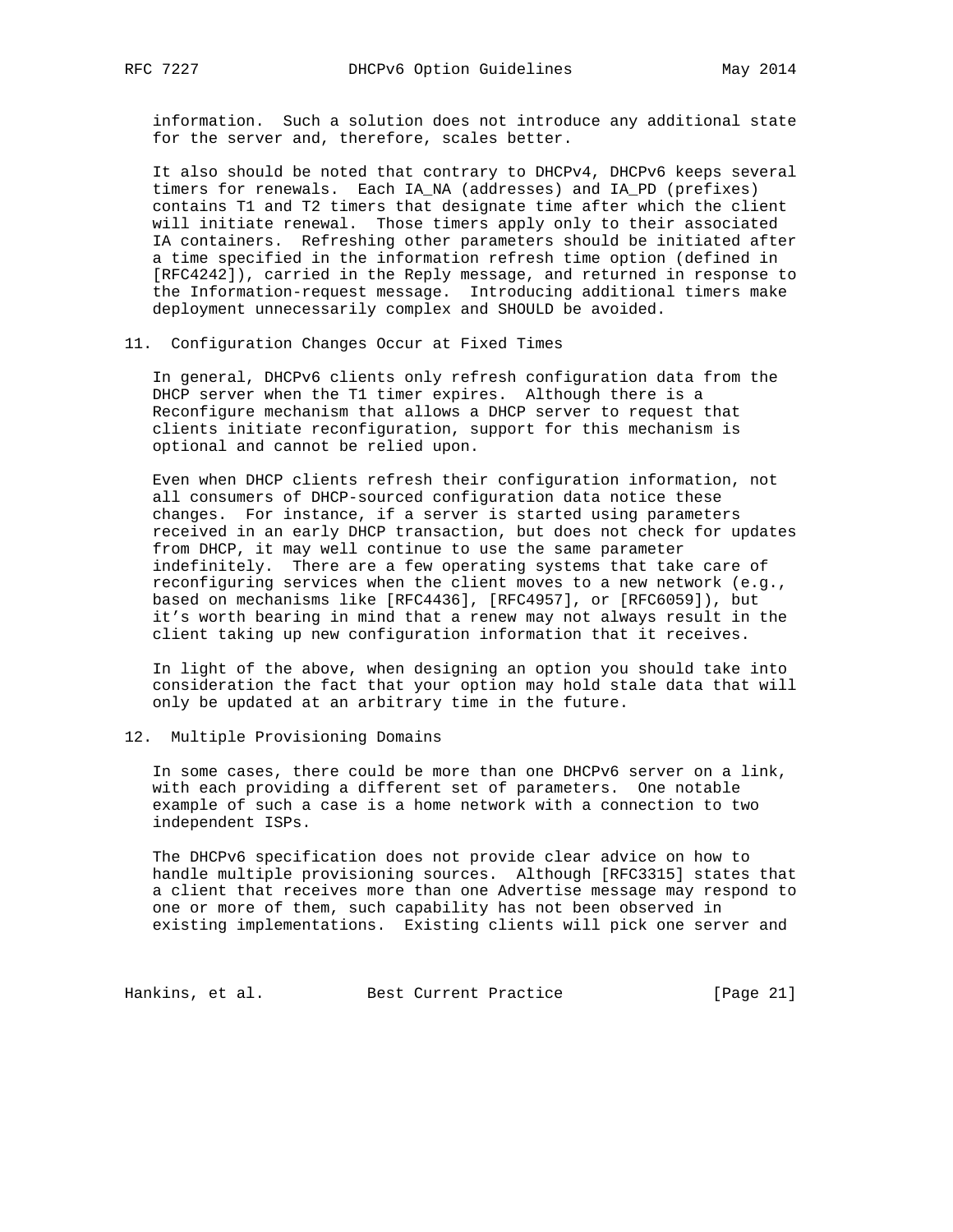will continue the configuration process with that server, ignoring all other servers.

 In addition, a node that acts as a DHCPv6 client may be connected to more than one physical network. In most cases, it will operate a separate DHCP client state machine on each interface and acquire different, possibly conflicting, information through each. This information will not be acquired in any synchronized way.

 Existing nodes cannot be assumed to systematically segregate configuration information on the basis of its source; as a result, it is quite possible that a node may receive an FQDN on one network interface but do the DNS resolution on a different network interface, using different DNS servers. As a consequence, DNS resolution done by the DHCP server is more likely to behave predictably than DNS resolution done on a multi-interface or multihomed client.

 This is a generic DHCP issue and should not be dealt within each option separately. This issue is better dealt with using a protocol level solution, and fixing this problem should not be attempted on a per-option basis. Work is ongoing in the IETF to provide a systematic solution to this problem.

13. Chartering Requirements and Advice for Responsible Area Directors

 Adding a simple DHCP option is straightforward and generally something that any working group (WG) can do, perhaps with some help from designated DHCP experts. However, when new fragment types need to be devised, this requires the attention of DHCP experts and should not be done in a WG that doesn't have a quorum of such experts. This is true whether the new fragment type has the same structure as an existing fragment type but with different semantics, or the new format has a new structure.

 Responsible Area Directors for WGs that wish to add a work item to a WG charter to define a new DHCP option should get clarity from the WG as to whether the new option will require a new fragment type or new semantics, or whether it is a simple DHCP option that fits existing definitions.

 If a WG needs a new fragment type, it is preferable to see if another WG exists whose members already have sufficient expertise to evaluate the new work. If such a working group is available, the work should be chartered in that working group instead. If there is no other WG with DHCP expertise that can define the new fragment type, the responsible AD should seek help from known DHCP experts within the IETF to provide advice and frequent early review as the original WG defines the new fragment type.

Hankins, et al. Best Current Practice [Page 22]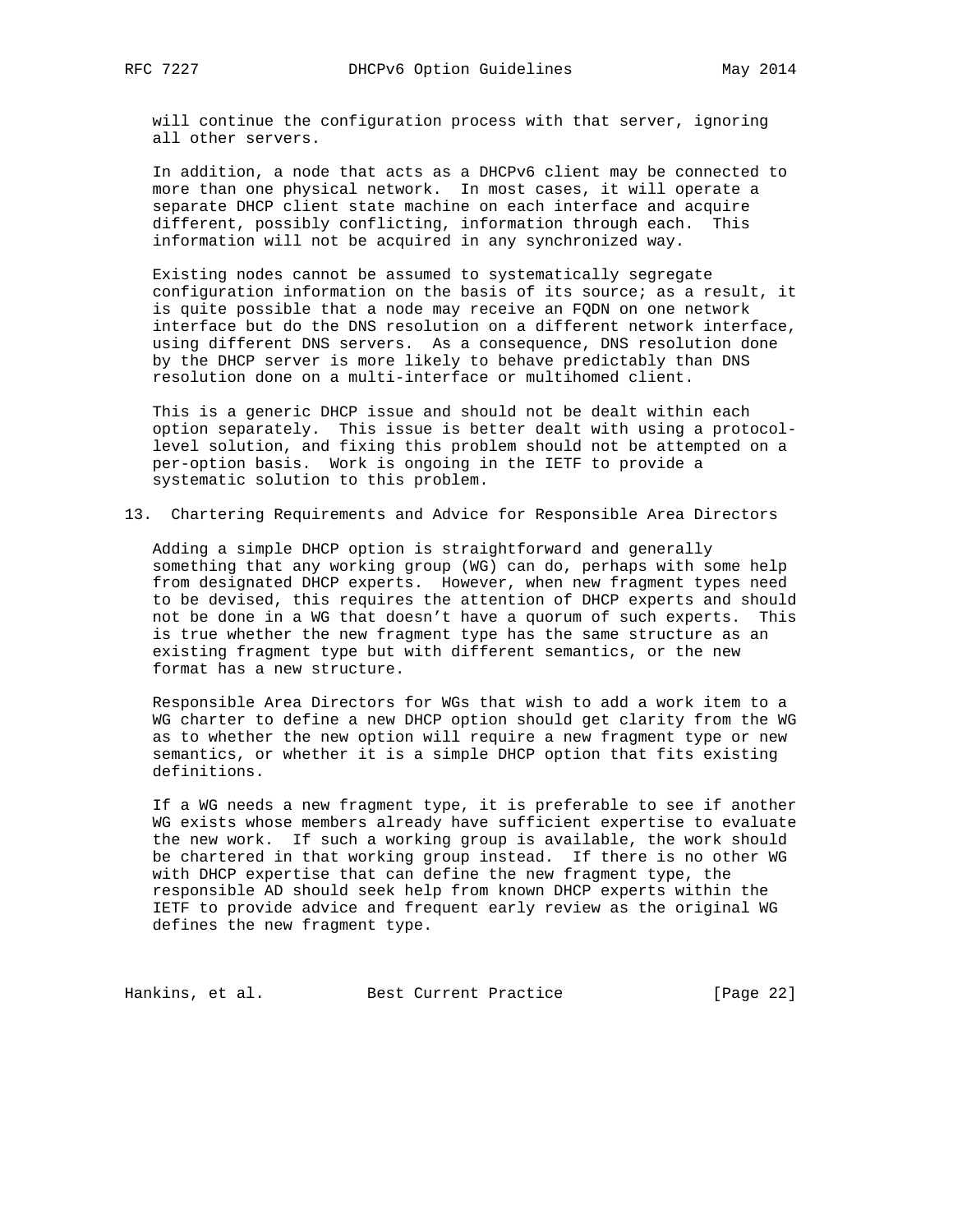In either case, the new option should be defined in a separate document, and the work should focus on defining a new format that generalizes well and can be reused, rather than a single-use fragment type. The WG that needs the new fragment type can define their new option referencing the new fragment type document, and the work can generally be done in parallel, avoiding unnecessary delays. Having the definition in its own document will foster reuse of the new fragment type.

 The responsible AD should work with all relevant WG Chairs and DHCP experts to ensure that the new fragment type document has in fact been carefully reviewed by the experts and appears satisfactory.

 Responsible Area Directors for WGs that are considering defining options that actually update DHCP, as opposed to simple options, should go through a process similar to that described above when trying to determine where to do the work. Under no circumstances should a WG be given a charter deliverable to define a new DHCP option, and then on the basis of that charter item actually make updates to DHCP.

#### 14. Considerations for Creating New Formats

 When defining new options, one specific consideration to evaluate is whether or not options of a similar format would need to have multiple or single values encoded (whatever differs from the current option) and how that might be accomplished in a similar format.

 When defining a new option, it is best to synthesize the option format using fragment types already in use. However, in some cases, there may be no fragment type that accomplishes the intended purpose.

 The matter of size considerations and option order are further discussed in Sections 15 and 17.

#### 15. Option Size

 DHCPv6 [RFC3315] allows for packet sizes up to 64 KB. First, through its use of link-local addresses, it avoids many of the deployment problems that plague DHCPv4 and is actually a UDP over the IPv6-based protocol (compared to DHCPv4, which is mostly UDP over IPv4 but with layer-2 hacks). Second, RFC 3315 explicitly refers readers to Section 5 of [RFC2460], which describes an MTU of 1280 octets and a minimum fragment reassembly of 1500 octets. It's feasible to suggest that DHCPv6 is capable of having larger options deployed over it, and at least no common upper limit is yet known to have been encoded by its implementors. It is not really possible to describe a fixed

Hankins, et al. Best Current Practice [Page 23]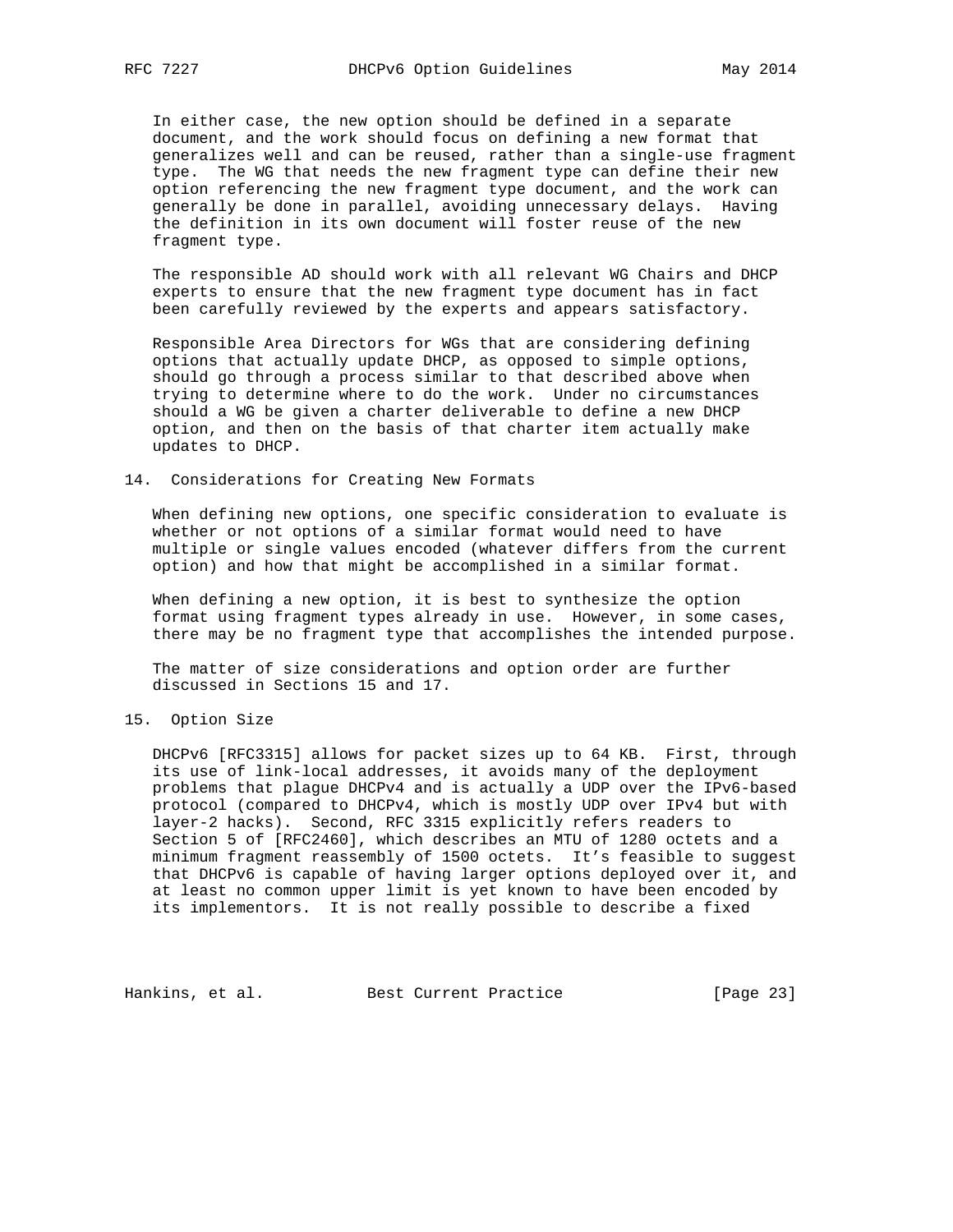limit that cleanly divides workable option sizes from those that are too big.

 It is advantageous to prefer option formats that contain the desired information in the smallest form factor that satisfies the requirements. Common sense still applies here. It is better to split distinct values into separate octets rather than propose overly complex bit-shifting operations to save several bits (or even an octet or two) that would be padded to the next octet boundary anyway.

 DHCPv6 does allow for multiple instances of a given option, and they are treated as distinct values following the defined format; however, this feature is generally preferred to be restricted to protocol class features (such as the IA\_\* series of options). In such cases, it is better to define an option as an array if it is possible. It is recommended to clarify (with normative language) whether a given DHCPv6 option may appear once or multiple times. The default assumption is only once.

 In general, if a lot of data needs to be configured (for example, some option lengths are quite large), DHCPv6 may not be the best choice to deliver such configuration information and SHOULD simply be used to deliver a URI that specifies where to obtain the actual configuration information.

#### 16. Singleton Options

 Although [RFC3315] states that each option type MAY appear more than once, the original idea was that multiple instances are reserved for stateful options, like IA\_NA or IA\_PD. For most other options, it is usually expected that they will appear once at most. Such options are called singleton options. Sadly, RFCs have often failed to clearly specify whether or not a given option can appear more than once.

 Documents that define new options SHOULD state whether or not these options are singletons. Unless otherwise specified, newly defined options are considered to be singletons. If multiple instances are allowed, the document MUST explain how to use them. Care should be taken not to assume that they will be processed in the order they appear in the message. See Section 17 for more details.

 When deciding whether single or multiple option instances are allowed in a message, take into consideration how the content of the option will be used. Depending on the service being configured, it may or may not make sense to have multiple values configured. If multiple values make sense, it is better to explicitly allow that by using an option format that allows multiple values within one option instance.

Hankins, et al. Best Current Practice [Page 24]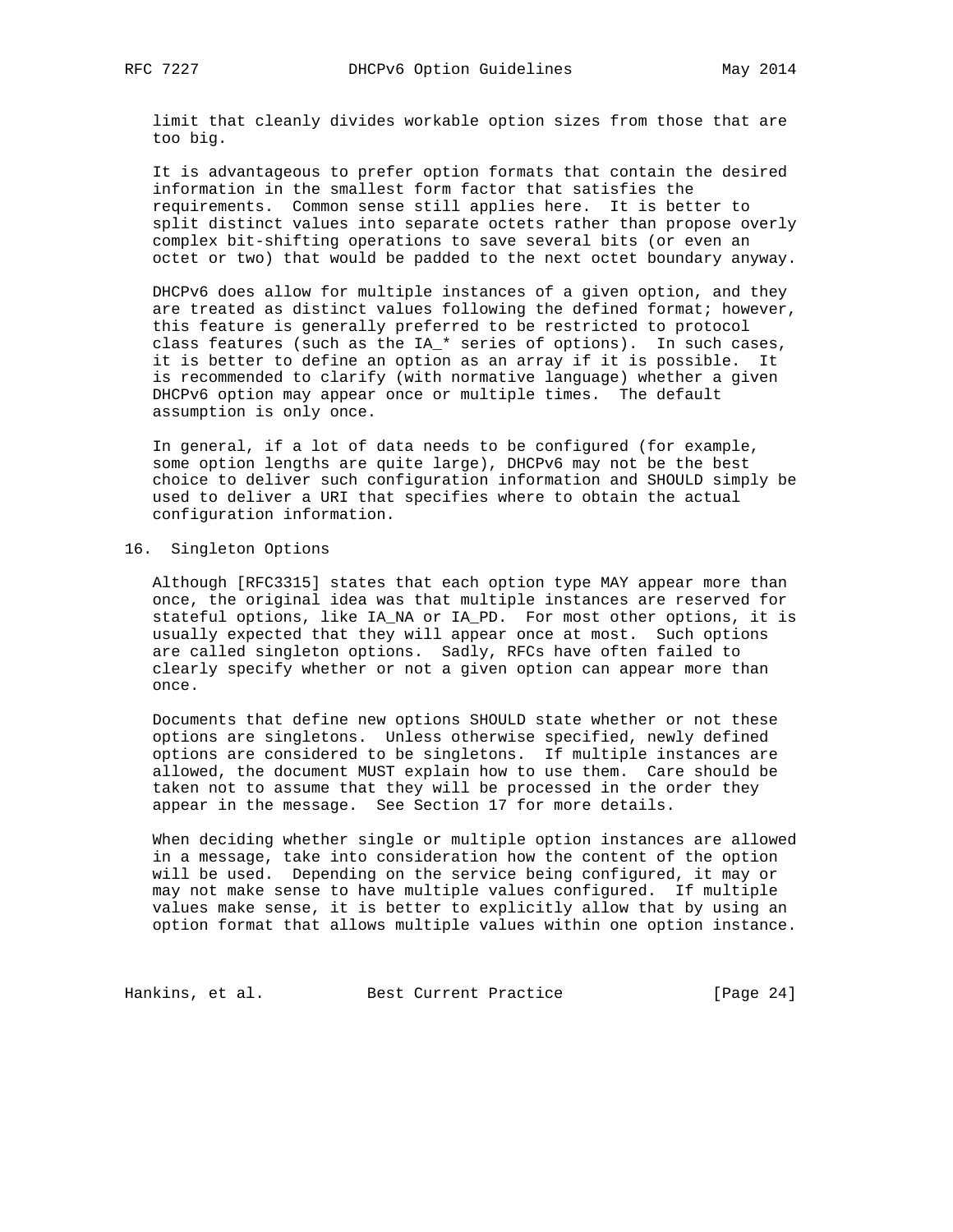Allowing multiple option instances often leads to confusion. Consider the following example. Basic DS-Lite architecture assumes that the B4 element (DHCPv6 client) will receive the AFTR option and establish a single tunnel to the configured tunnel termination point (AFTR). During the standardization process of [RFC6334], there was a discussion whether multiple instances of the DS-Lite tunnel option should be allowed. This created an unfounded expectation that the clients receiving multiple instances of the option will somehow know when one tunnel endpoint goes offline and do some sort of failover between other values provided in other instances of the AFTR option. Others assumed that if there are multiple options, the client will somehow do load balancing between the provided tunnel endpoints. Neither failover nor load balancing was defined for the DS-Lite architecture, so it caused confusion. It was eventually decided to allow only one instance of the AFTR option.

#### 17. Option Order

 Option order, either the order among many DHCPv6 options or the order of multiple instances of the same option, SHOULD NOT be significant. New documents MUST NOT assume any specific option processing order.

 As there is no explicit order for multiple instances of the same option, an option definition SHOULD instead restrict ordering by using a single option that contains ordered fields.

 As [RFC3315] does not impose option order, some implementations use hash tables to store received options (which is a conformant behavior). Depending on the hash implementation, the processing order is almost always different then the order in which the options appeared in the packet on the wire.

#### 18. Relay Options

 In DHCPv4, all relay options are organized as sub-options within the DHCP Relay Agent Information option [RFC3046]. And, an independent number space called "DHCP Relay Agent Sub-options" is maintained by IANA. Different from DHCPv4, in DHCPv6, relay options are defined in the same way as client/server options, and they also use the same option number space as client/server options. Future DHCPv6 relay options MUST be allocated from this single DHCPv6 option number space.

 For example, the Relay-Supplied Options option [RFC6422] may also contain some DHCPv6 options as permitted, such as the Extensible Authentication Protocol (EAP) Re-authentication Protocol (ERP) Local Domain Name DHCPv6 Option [RFC6440].

Hankins, et al. Best Current Practice [Page 25]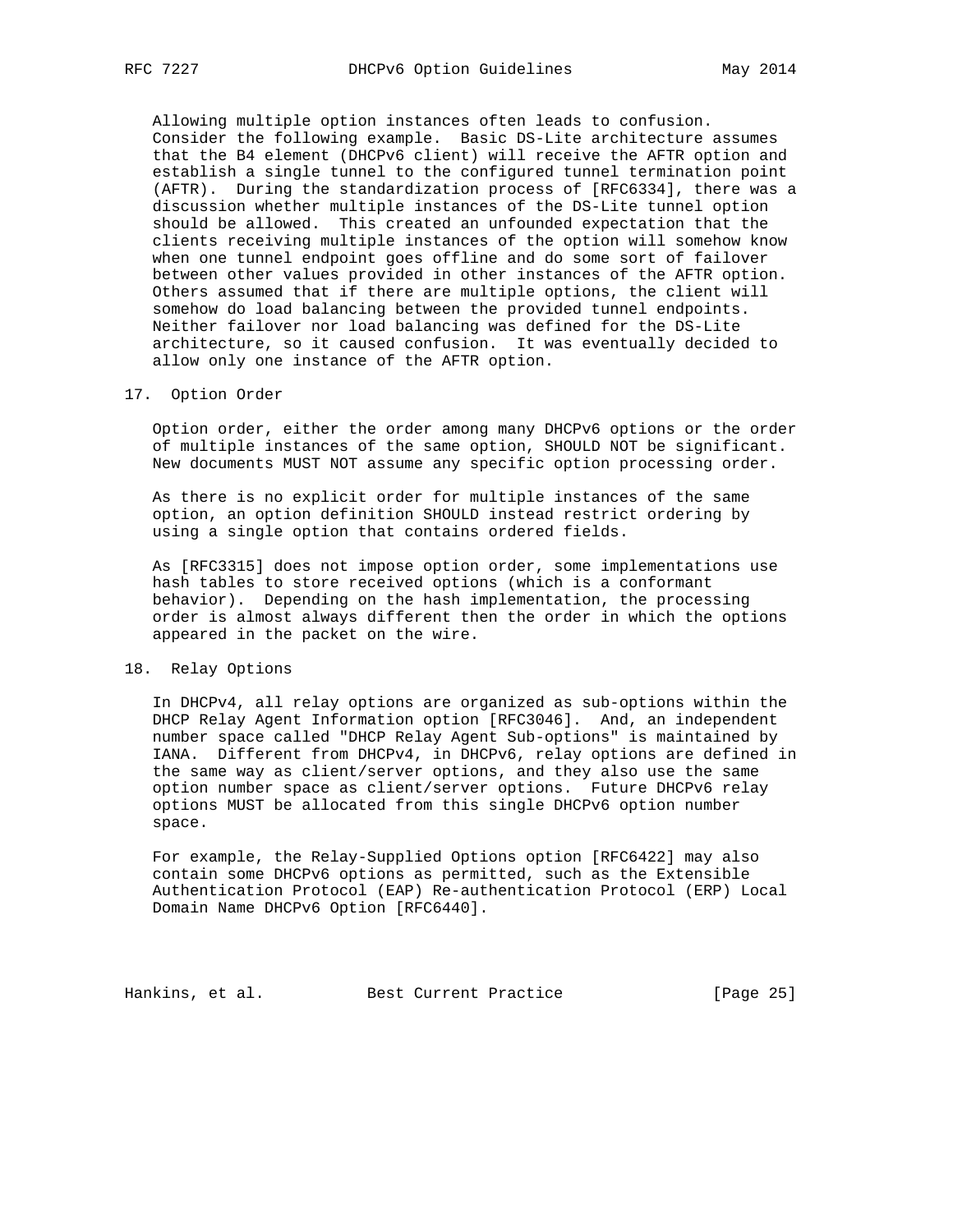## 19. Clients Request Their Options

 The DHCPv6 Option Request Option (OPTION\_ORO) [RFC3315] is an option that serves two purposes -- to inform the server what options the client supports and what options the client is willing to consume.

 For some options, such as the options required for the functioning of DHCPv6 itself, it doesn't make sense to require that they be explicitly requested using the Option Request Option. In all other cases, it is prudent to assume that any new option must be present on the relevant option request list if the client desires to receive it.

 It is tempting to add text that requires the client to include a new option in the Option Request Option list, similar to this text: "Clients MUST place the foo option code on the Option Request Option list, clients MAY include option foo in their packets as hints for the server as values the desire, and servers MUST include option foo when the client requests it (and the server has been so configured)". Such text is discouraged as there are several issues with it. First, it assumes that client implementation that supports a given option will always want to use it. This is not true. The second and more important reason is that such text essentially duplicates the mechanism already defined in [RFC3315]. It is better to simply refer to the existing mechanism rather than define it again. See Section 21 for proposed examples on how to do that.

 Creators of DHCPv6 options cannot assume special ordering of options either as they appear in the Option Request Option or as they appear within the packet. Although it is reasonable to expect that options will be processed in the order they appear in ORO, server software is not required to sort DHCPv6 options into the same order in Reply messages.

 It should also be noted that options values are not required to be aligned within the DHCP packet; even the option code and option length may appear on odd-byte boundaries.

#### 20. Transition Technologies

 The transition from IPv4 to IPv6 is progressing. Many transition technologies are proposed to speed it up. As a natural consequence, there are also DHCP options proposed to provision those proposals. The inevitable question is whether the required parameters should be delivered over DHCPv4 or DHCPv6. Authors often don't give much thought about it and simply pick DHCPv6 without realizing the consequences. IPv6 is expected to stay with us for many decades, and so is DHCPv6. There is no mechanism available to deprecate an option in DHCPv6, so any options defined will stay with us as long as the

Hankins, et al. Best Current Practice [Page 26]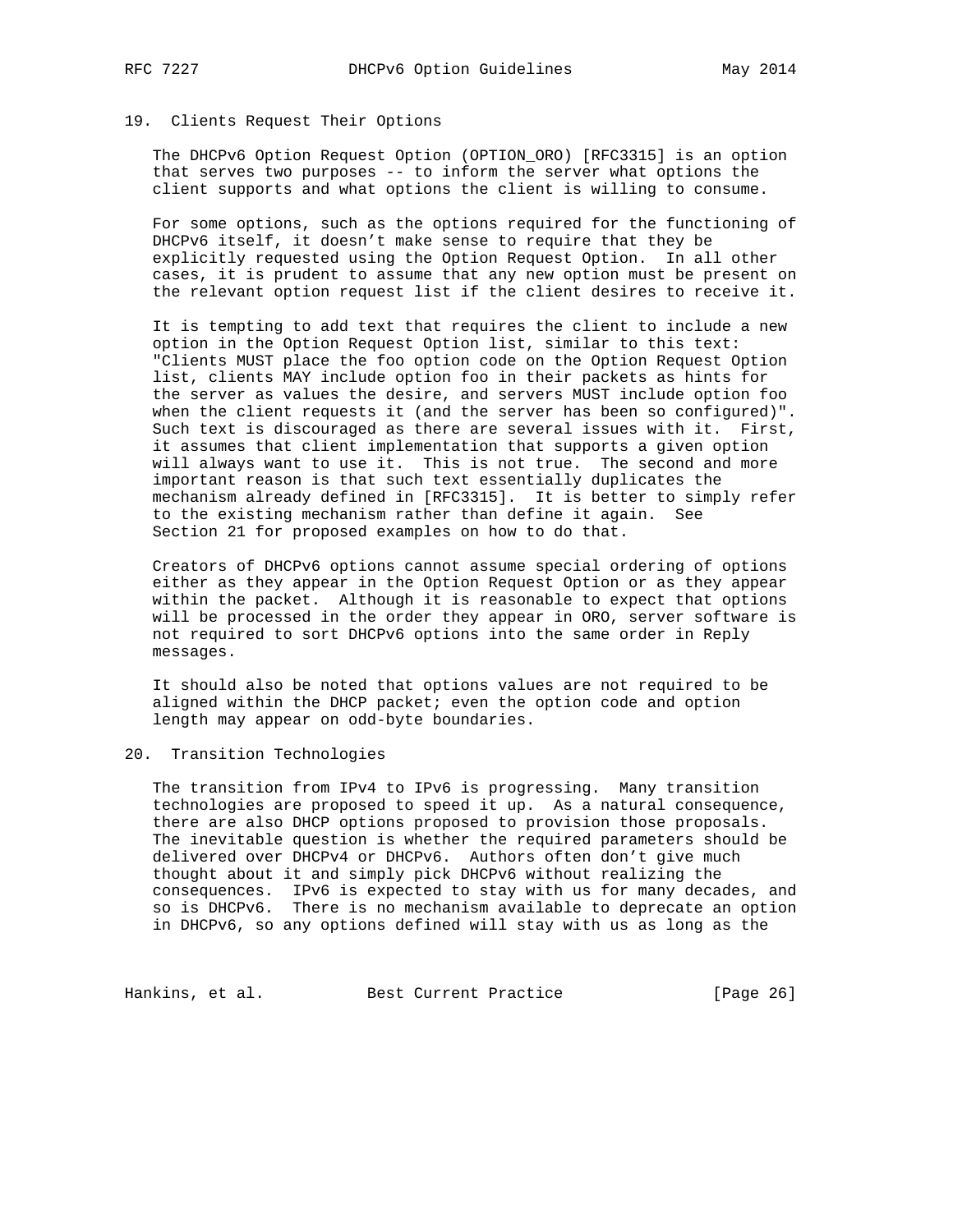DHCPv6 protocol itself lasts. It seems likely that such options defined to transition from IPv4 will outlive IPv4 by many decades. From that perspective, it is better to implement provisioning of the transition technologies in DHCPv4, which will be obsoleted together with IPv4.

 When the network infrastructure becomes IPv6 only, the support for IPv4-only nodes may still be needed. In such a scenario, a mechanism for providing IPv4 configuration information over IPv6-only networks may be needed. See [IPv4-CONFIG] for further details.

#### 21. Recommended Sections in the New Document

 There are three major entities in DHCPv6: server, relay agent, and client. It is very helpful for implementors to include separate sections that describe operation for those three major entities. Even when a given entity does not participate, it is useful to have a very short section stating that it must not send a given option and must ignore it when received.

 There is also a separate entity called the "requestor", which is a special client-like type that participates in the leasequery protocol [RFC5007] [RFC5460]. A similar section for the requestor is not required, unless the new option has anything to do with the requestor (or it is likely that the reader may think that is has). It should be noted that while in the majority of deployments the requestor is co-located with the relay agent, those are two separate entities from the protocol perspective, and they may be used separately. There are stand-alone requestor implementations available.

 The following sections include proposed text for such sections. That text is not required to appear, but it is appropriate in most cases. Additional or modified text specific to a given option is often required.

 Although the requestor is a somewhat uncommon functionality, its existence should be noted, especially when allowing or disallowing options to appear in certain messages or to be sent by certain entities. Additional message types may appear in the future, besides types defined in [RFC3315]. Therefore, authors are encouraged to familiarize themselves with a list of currently defined DHCPv6 messages available on the IANA website [IANA].

 Typically, new options are requested by clients and assigned by the server, so there is no specific relay behavior. Nevertheless, it is good to include a section for relay agent behavior and simply state

Hankins, et al. Best Current Practice [Page 27]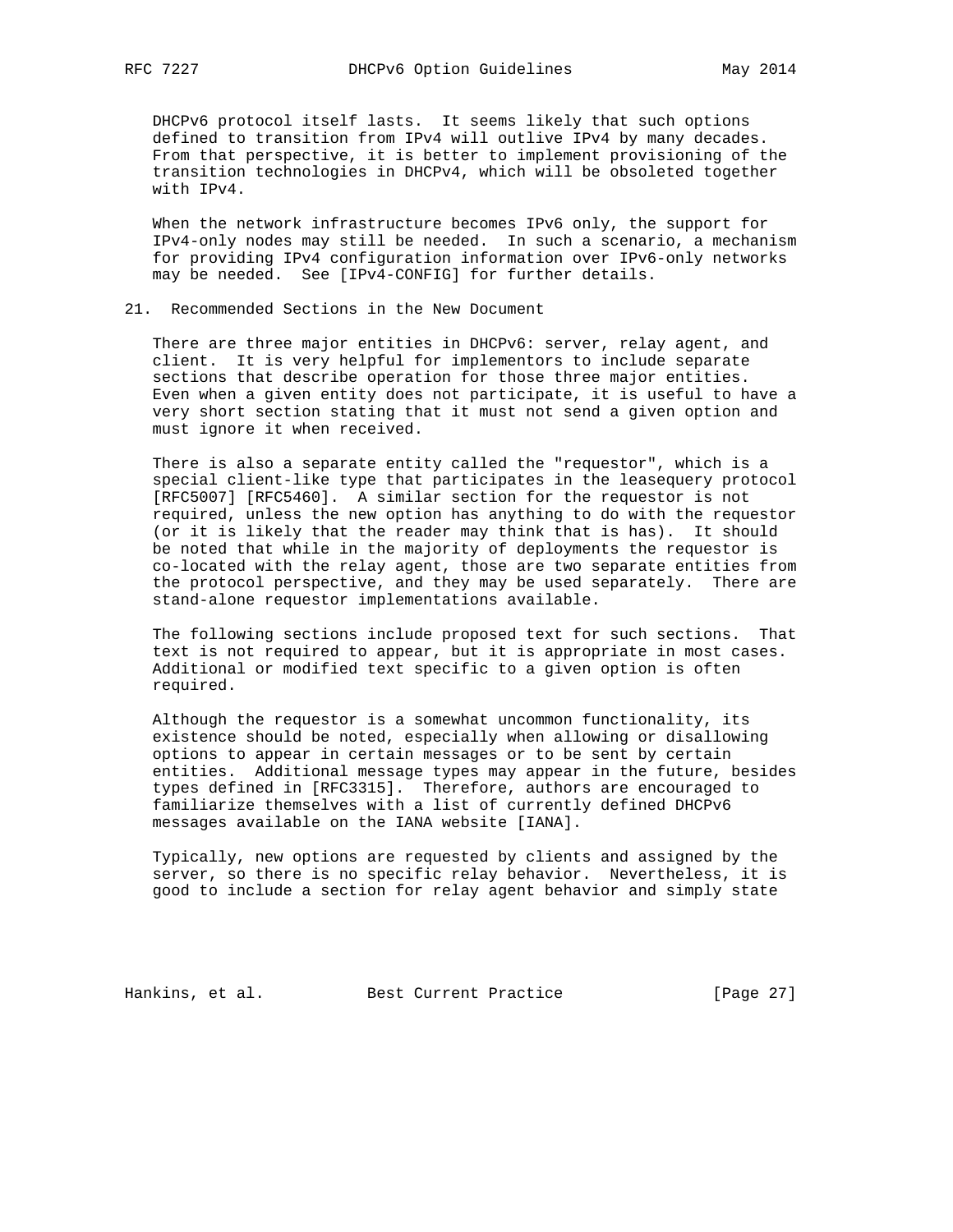that there are no additional requirements for relays. The same applies for client behavior if the options are to be exchanged between the relay and server.

 Sections that contain option definitions MUST include a formal verification procedure. Often it is very simple, e.g., an option that conveys an IPv6 address must be exactly 16-bytes long, but sometimes the rules are more complex. It is recommended to refer to existing documents (e.g., Section 8 of RFC 3315 for domain name encoding) rather than trying to repeat such rules.

#### 21.1. DHCPv6 Client Behavior Text

 Clients MAY request option foo, as defined in [RFC3315], Sections 17.1.1, 18.1.1, 18.1.3, 18.1.4, 18.1.5, and 22.7. As a convenience to the reader, we mention here that the client includes requested option codes in the Option Request Option.

 Optional text (if the client's hints make sense): The client also MAY include option foo in its Solicit, Request, Renew, Rebind, and Information-request messages as a hint for the server regarding preferred option values.

 Optional text (if the option contains an FQDN): If the client requests an option that conveys an FQDN, it is expected that the contents of that option will be resolved using DNS. Hence, the following text may be useful: Clients that request option foo SHOULD also request option OPTION\_DNS\_SERVERS as specified in [RFC3646].

 Clients MUST discard option foo if it is invalid (i.e., it did not pass the validation steps defined in Section X.Y).

 Optional text (if option foo in expected to be exchanged between relays and servers): Option foo is exchanged between relays and servers only. Clients are not aware of the usage of option foo. Clients MUST ignore received option foo.

#### 21.2. DHCPv6 Server Behavior Text

 Sections 17.2.2 and 18.2 of [RFC3315] govern server operation in regards to option assignment. As a convenience to the reader, we mention here that the server will send option foo only if configured with specific values for foo and if the client requested it.

 Optional text: Option foo is a singleton. Servers MUST NOT send more than one instance of the foo option.

Hankins, et al. Best Current Practice [Page 28]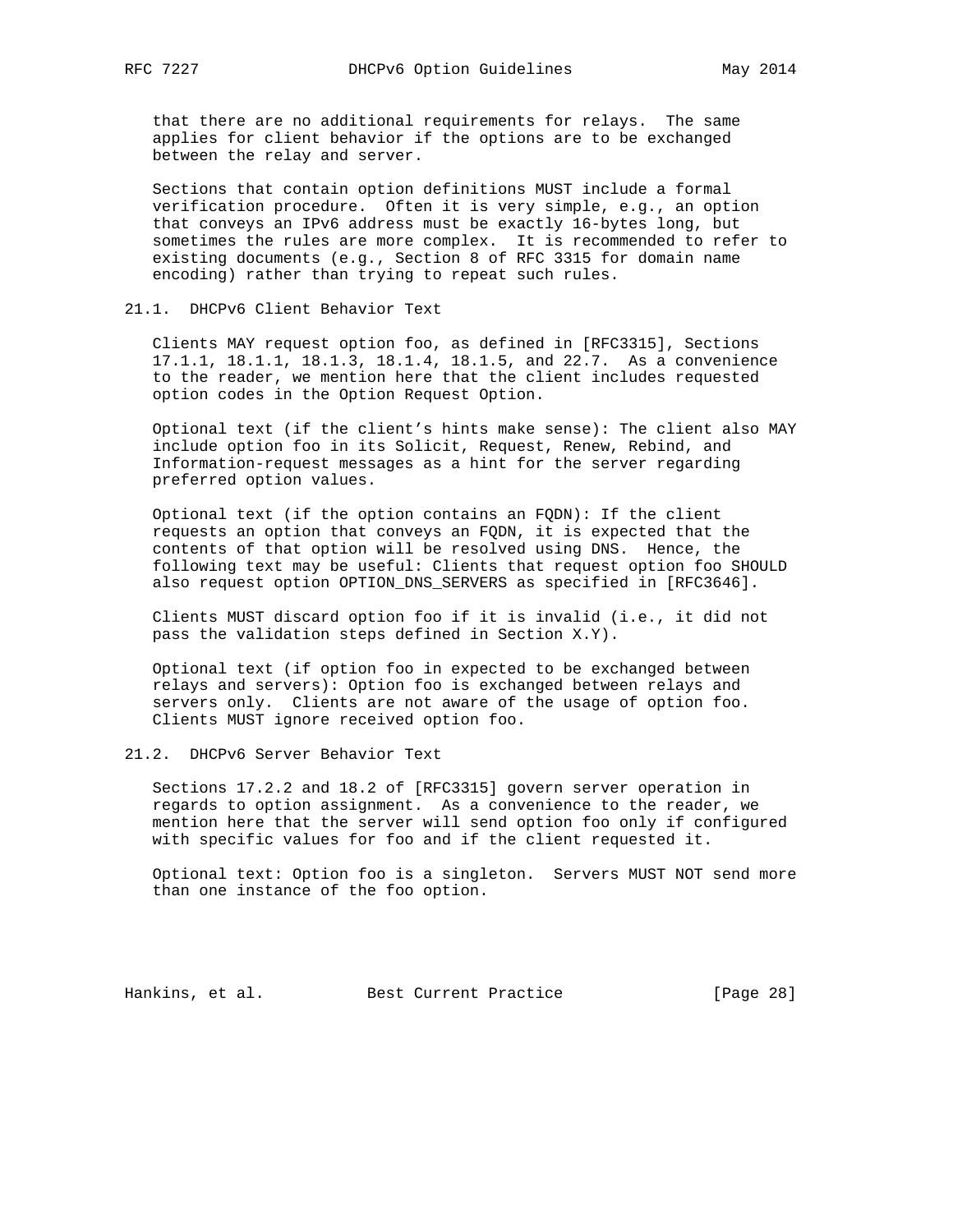Optional text (if the server is never supposed to receive option foo): Servers MUST ignore the incoming foo option.

21.3. DHCPv6 Relay Agent Behavior Text

 It's never appropriate for a relay agent to add options to a message heading toward the client, and relay agents don't actually construct Relay-reply messages anyway.

 Optional text (if the foo option is exchanged between the clients and server or between requestors and servers): there are no additional requirements for relays.

 Optional text (if relays are expected to insert or consume option foo): Relay agents MAY include option foo in a Relay-forward message when forwarding packets from clients to the servers.

22. Should the New Document Update Existing RFCs?

 Authors often ask themselves whether their proposal updates existing RFCs, especially RFC 3315. In April 2013, there were about 80 options defined. Had all documents that defined them also updated RFC 3315, comprehension of such a document set would be extremely difficult. It should be noted that "extends" and "updates" are two very different verbs. If a new document defines a new option that clients request and servers provide, it merely extends current standards, so "updates RFC 3315" is not required in the new document header. On the other hand, if a new document replaces or modifies existing behavior and includes clarifications or other corrections, it should be noted that it updates the other document. For example, [RFC6644] clearly updates [RFC3315] as it replaces existing text with new text.

 If in doubt, authors should try to determine whether an implementor reading the base RFC alone (without reading the new document) would be able to properly implement the software. If the base RFC is sufficient, then the new document probably does not update the base RFC. On the other hand, if reading your new document is necessary to properly implement the base RFC, then the new document most likely updates the base RFC.

23. Security Considerations

 DHCPv6 does have an authentication mechanism [RFC3315] that makes it possible for DHCPv6 software to discriminate between authentic endpoints and man-in-the-middle. Other authentication mechanisms may optionally be deployed. Sadly, as of 2014, the authentication in DHCPv6 is rarely used, and support for it is not common in existing

Hankins, et al. Best Current Practice [Page 29]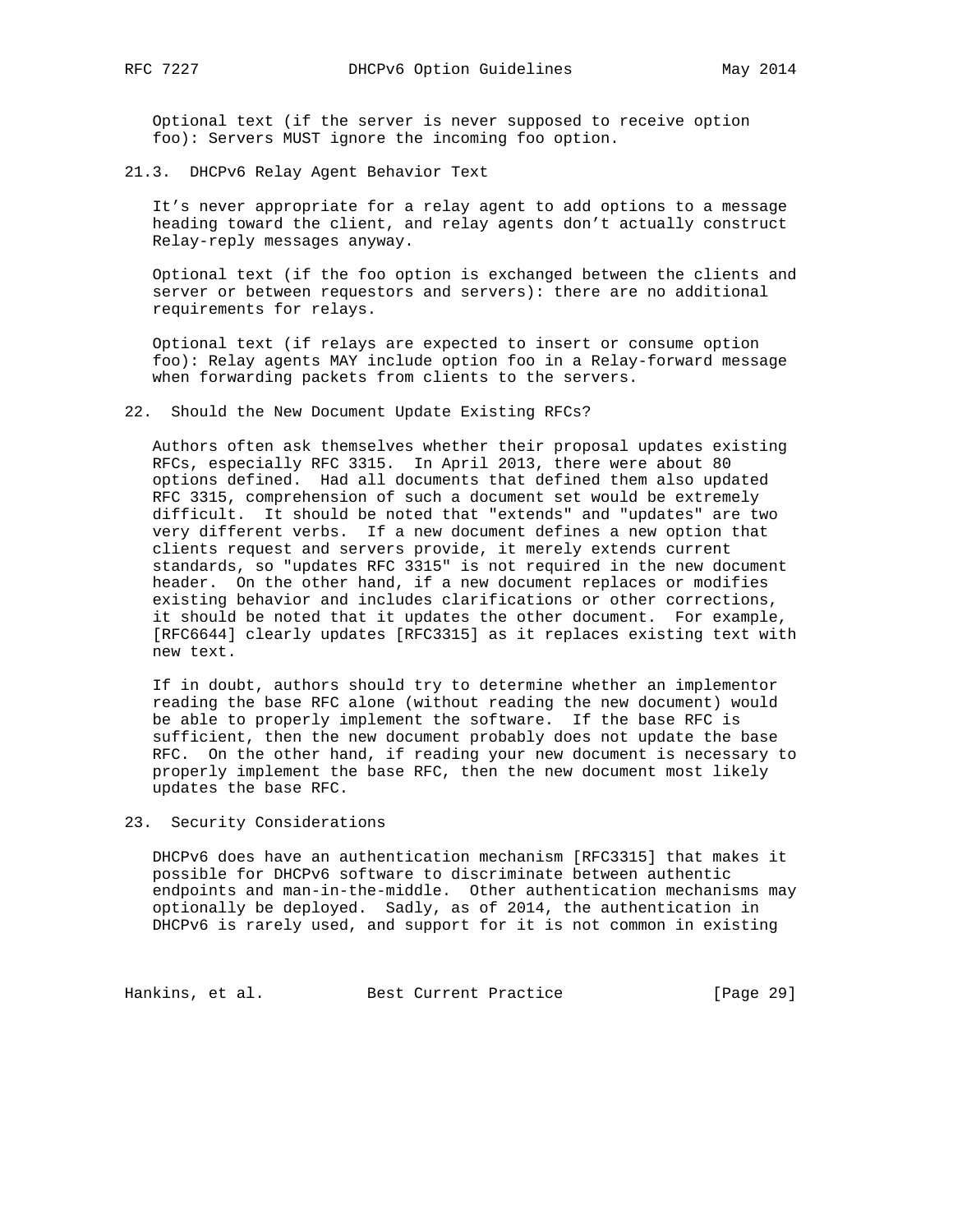implementations. Some specific deployment types make it mandatory (or parts thereof, e.g., DOCSIS3.0-compatible cable modems require reconfigure-key support), so in certain cases, specific authentication aspects can be relied upon. That is not true in the generic case, though.

 So, while creating a new option, it is prudent to assume that the DHCPv6 packet contents are always transmitted in the clear, and actual production use of the software will probably be vulnerable at least to man-in-the-middle attacks from within the network, even where the network itself is protected from external attacks by firewalls. In particular, some DHCPv6 message exchanges are transmitted to multicast addresses that are likely broadcast anyway.

 If an option is of a specific fixed length, it is useful to remind the implementor of the option data's full length. This is easily done by declaring the specific value of the 'length' tag of the option. This helps to gently remind implementors to validate the option length before digesting them into likewise fixed-length regions of memory or stack.

 If an option may be of variable size (such as having indeterminate length fields, such as domain names or text strings), it is advisable to explicitly remind the implementor to be aware of the potential for long options. Either define a reasonable upper limit (and suggest validating it) or explicitly remind the implementor that an option may be exceptionally long (to be prepared to handle errors rather than truncate values).

 For some option contents, out-of-bound values may be used to breach security. An IP address field might be made to carry a loopback address or local multicast address, and depending on the protocol, this may lead to undesirable results. A domain name field may be filled with contrived contents that exceed the limitations placed upon domain name formatting; as this value is possibly delivered to "internal configuration" records of the system, it may be implicitly trusted without being validated.

 Authors of documents defining new DHCP options are, therefore, strongly advised to explicitly define validation measures that recipients of such options are required to do before processing such options. However, validation measures already defined by RFC 3315 or other specifications referenced by the new option document are redundant and can introduce errors, so authors are equally strongly advised to refer to the base specification for any such validation language rather than copying it into the new specification.

See also Section 24.

Hankins, et al. Best Current Practice [Page 30]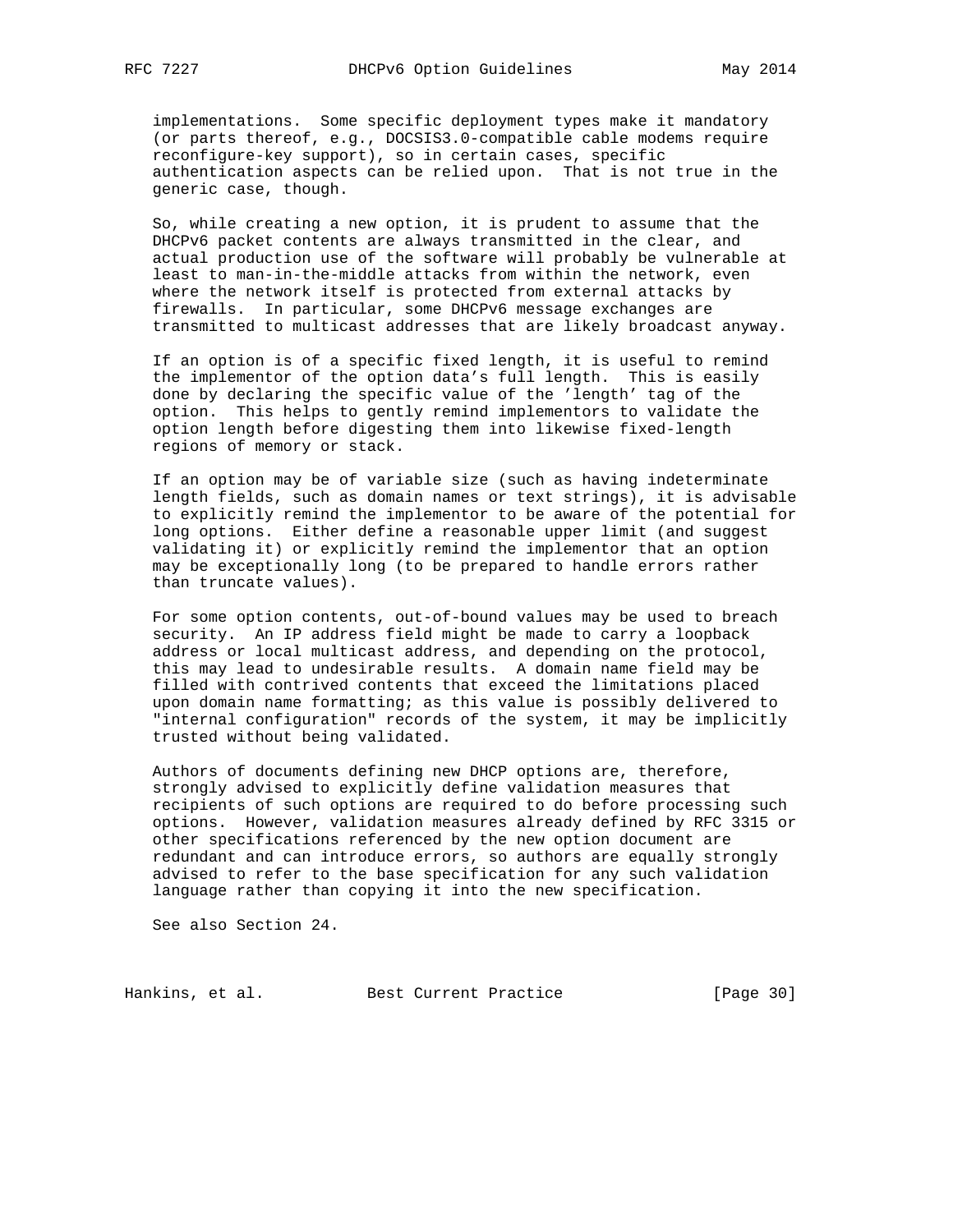# 24. Privacy Considerations

 As discussed in Section 23, the DHCPv6 packets are typically transmitted in the clear, so they are susceptible to eavesdropping. This should be considered when defining options that may convey personally identifying information (PII) or any other type of sensitive data.

 If the transmission of sensitive or confidential content is required, it is still possible to secure communication between relay agents and servers. Relay agents and servers communicating with relay agents must support the use of IPsec Encapsulating Security Payload (ESP) with encryption in transport mode, according to Section 3.1.1 of [RFC4303] and Section 21.1 of [RFC3315]. Sadly, this requirement is almost universally ignored in real deployments. Even if the communication path between the relay agents and server is secured, the path between the clients and relay agents or server is not.

 Unless underlying transmission technology provides a secure transmission channel, the DHCPv6 options SHOULD NOT include PII or other sensitive information. If there are special circumstances that warrant sending such information over unsecured DHCPv6, the dangers MUST be clearly discussed in the security considerations.

25. Acknowledgements

 The authors would like to thank Simon Perreault, Bernie Volz, Ted Lemon, Bud Millwood, Ralph Droms, Barry Leiba, Benoit Claise, Brian Haberman, Richard Barnes, Stephen Farrell, and Stewart Bryant for their comments.

- 26. References
- 26.1. Normative References
	- [RFC2119] Bradner, S., "Key words for use in RFCs to Indicate Requirement Levels", BCP 14, RFC 2119, March 1997.
	- [RFC3315] Droms, R., Bound, J., Volz, B., Lemon, T., Perkins, C., and M. Carney, "Dynamic Host Configuration Protocol for IPv6 (DHCPv6)", RFC 3315, July 2003.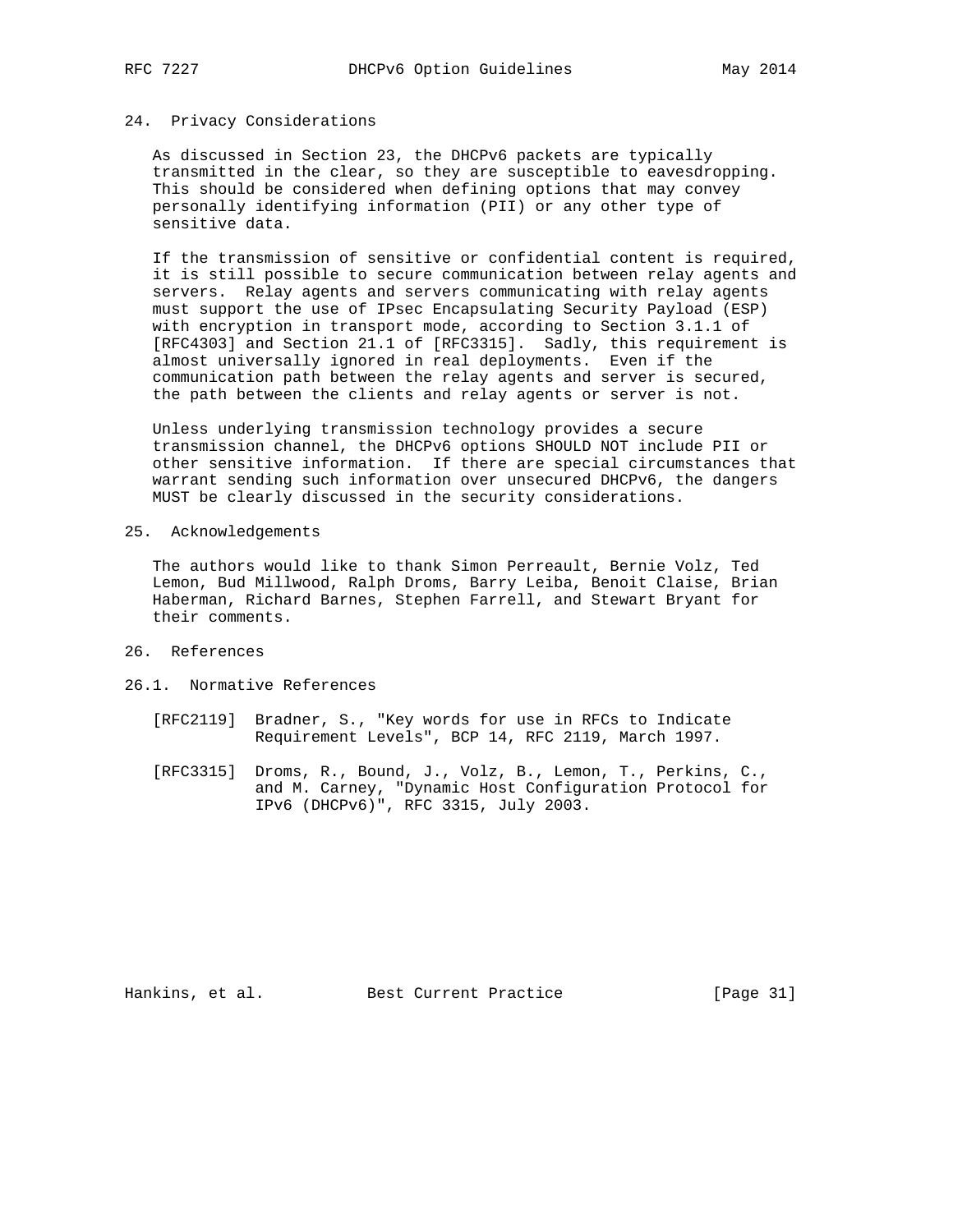# 26.2. Informative References

- [IANA] IANA, "Dynamic Host Configuration Protocol for IPv6 (DHCPv6)", <http://www.iana.org/assignments/dhcpv6-parameters/>.
- [IPv4-CONFIG] Rajtar, B. and I. Farrer, "Provisioning IPv4 Configuration Over IPv6 Only Networks", Work in Progress, February 2014.
- [MAP] Mrugalski, T., Troan, O., Farrer, I., Perreault, S., Dec, W., Bao, C., Yeh, L., and X. Deng, "DHCPv6 Options for configuration of Softwire Address and Port Mapped Clients", Work in Progress, March 2014.
- [RFC2460] Deering, S. and R. Hinden, "Internet Protocol, Version 6 (IPv6) Specification", RFC 2460, December 1998.
- [RFC3046] Patrick, M., "DHCP Relay Agent Information Option", RFC 3046, January 2001.
- [RFC3319] Schulzrinne, H. and B. Volz, "Dynamic Host Configuration Protocol (DHCPv6) Options for Session Initiation Protocol (SIP) Servers", RFC 3319, July 2003.
- [RFC3629] Yergeau, F., "UTF-8, a transformation format of ISO 10646", STD 63, RFC 3629, November 2003.
- [RFC3633] Troan, O. and R. Droms, "IPv6 Prefix Options for Dynamic Host Configuration Protocol (DHCP) version 6", RFC 3633, December 2003.
- [RFC3646] Droms, R., "DNS Configuration options for Dynamic Host Configuration Protocol for IPv6 (DHCPv6)", RFC 3646, December 2003.
- [RFC3898] Kalusivalingam, V., "Network Information Service (NIS) Configuration Options for Dynamic Host Configuration Protocol for IPv6 (DHCPv6)", RFC 3898, October 2004.
- [RFC3986] Berners-Lee, T., Fielding, R., and L. Masinter, "Uniform Resource Identifier (URI): Generic Syntax", STD 66, RFC 3986, January 2005.
- [RFC4075] Kalusivalingam, V., "Simple Network Time Protocol (SNTP) Configuration Option for DHCPv6", RFC 4075, May 2005.

Hankins, et al. Best Current Practice [Page 32]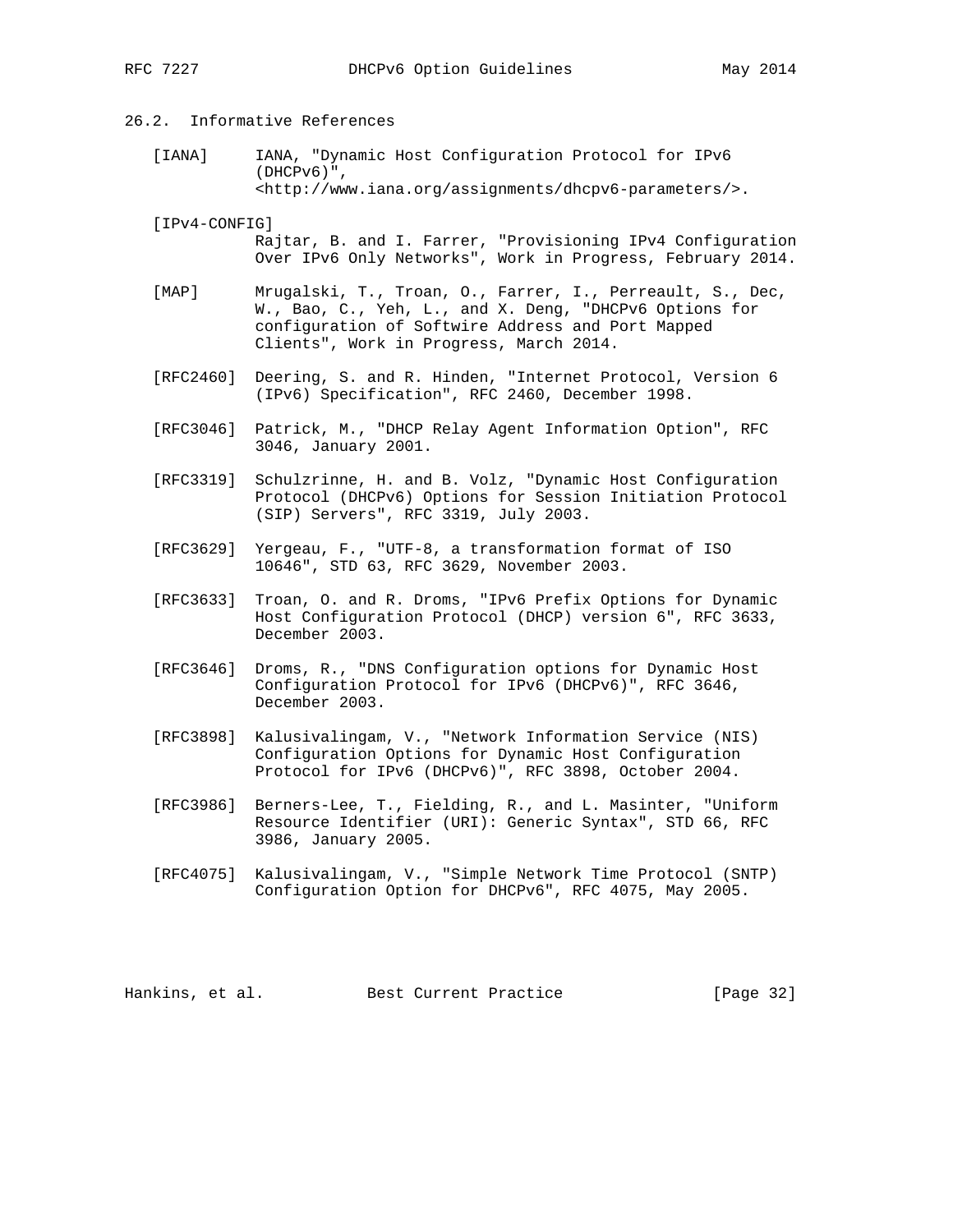- [RFC4085] Plonka, D., "Embedding Globally-Routable Internet Addresses Considered Harmful", BCP 105, RFC 4085, June 2005.
- [RFC4242] Venaas, S., Chown, T., and B. Volz, "Information Refresh Time Option for Dynamic Host Configuration Protocol for IPv6 (DHCPv6)", RFC 4242, November 2005.
- [RFC4280] Chowdhury, K., Yegani, P., and L. Madour, "Dynamic Host Configuration Protocol (DHCP) Options for Broadcast and Multicast Control Servers", RFC 4280, November 2005.
- [RFC4303] Kent, S., "IP Encapsulating Security Payload (ESP)", RFC 4303, December 2005.
- [RFC4436] Aboba, B., Carlson, J., and S. Cheshire, "Detecting Network Attachment in IPv4 (DNAv4)", RFC 4436, March 2006.
- [RFC4704] Volz, B., "The Dynamic Host Configuration Protocol for IPv6 (DHCPv6) Client Fully Qualified Domain Name (FQDN) Option", RFC 4704, October 2006.
- [RFC4833] Lear, E. and P. Eggert, "Timezone Options for DHCP", RFC 4833, April 2007.
- [RFC4957] Krishnan, S., Montavont, N., Njedjou, E., Veerepalli, S., and A. Yegin, "Link-Layer Event Notifications for Detecting Network Attachments", RFC 4957, August 2007.
- [RFC5007] Brzozowski, J., Kinnear, K., Volz, B., and S. Zeng, "DHCPv6 Leasequery", RFC 5007, September 2007.
- [RFC5198] Klensin, J. and M. Padlipsky, "Unicode Format for Network Interchange", RFC 5198, March 2008.
- [RFC5223] Schulzrinne, H., Polk, J., and H. Tschofenig, "Discovering Location-to-Service Translation (LoST) Servers Using the Dynamic Host Configuration Protocol (DHCP)", RFC 5223, August 2008.
- [RFC5460] Stapp, M., "DHCPv6 Bulk Leasequery", RFC 5460, February 2009.
- [RFC5908] Gayraud, R. and B. Lourdelet, "Network Time Protocol (NTP) Server Option for DHCPv6", RFC 5908, June 2010.
- [RFC5970] Huth, T., Freimann, J., Zimmer, V., and D. Thaler, "DHCPv6 Options for Network Boot", RFC 5970, September 2010.

Hankins, et al. Best Current Practice [Page 33]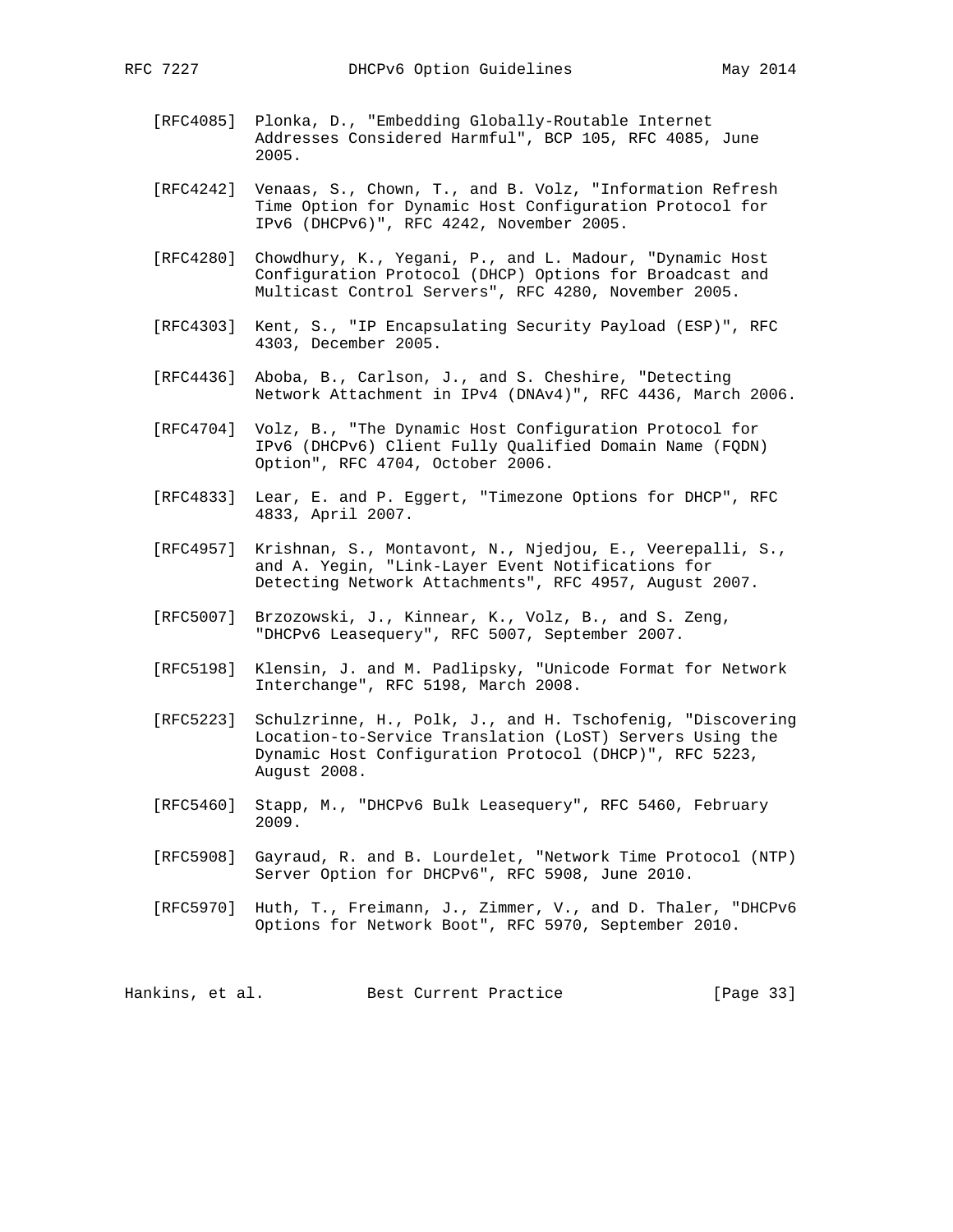- [RFC5986] Thomson, M. and J. Winterbottom, "Discovering the Local Location Information Server (LIS)", RFC 5986, September 2010.
- [RFC6059] Krishnan, S. and G. Daley, "Simple Procedures for Detecting Network Attachment in IPv6", RFC 6059, November 2010.
- [RFC6334] Hankins, D. and T. Mrugalski, "Dynamic Host Configuration Protocol for IPv6 (DHCPv6) Option for Dual-Stack Lite", RFC 6334, August 2011.
- [RFC6422] Lemon, T. and Q. Wu, "Relay-Supplied DHCP Options", RFC 6422, December 2011.
- [RFC6440] Zorn, G., Wu, Q., and Y. Wang, "The EAP Re-authentication Protocol (ERP) Local Domain Name DHCPv6 Option", RFC 6440, December 2011.
- [RFC6603] Korhonen, J., Savolainen, T., Krishnan, S., and O. Troan, "Prefix Exclude Option for DHCPv6-based Prefix Delegation", RFC 6603, May 2012.
- [RFC6610] Jang, H., Yegin, A., Chowdhury, K., Choi, J., and T. Lemon, "DHCP Options for Home Information Discovery in Mobile IPv6 (MIPv6)", RFC 6610, May 2012.
- [RFC6644] Evans, D., Droms, R., and S. Jiang, "Rebind Capability in DHCPv6 Reconfigure Messages", RFC 6644, July 2012.
- [SOLUTION-4rd]

 Despres, R., Jiang, S., Penno, R., Lee, Y., Chen, G., and M. Chen, "IPv4 Residual Deployment via IPv6 - a Stateless Solution (4rd)", Work in Progress, October 2013.

Hankins, et al. Best Current Practice [Page 34]